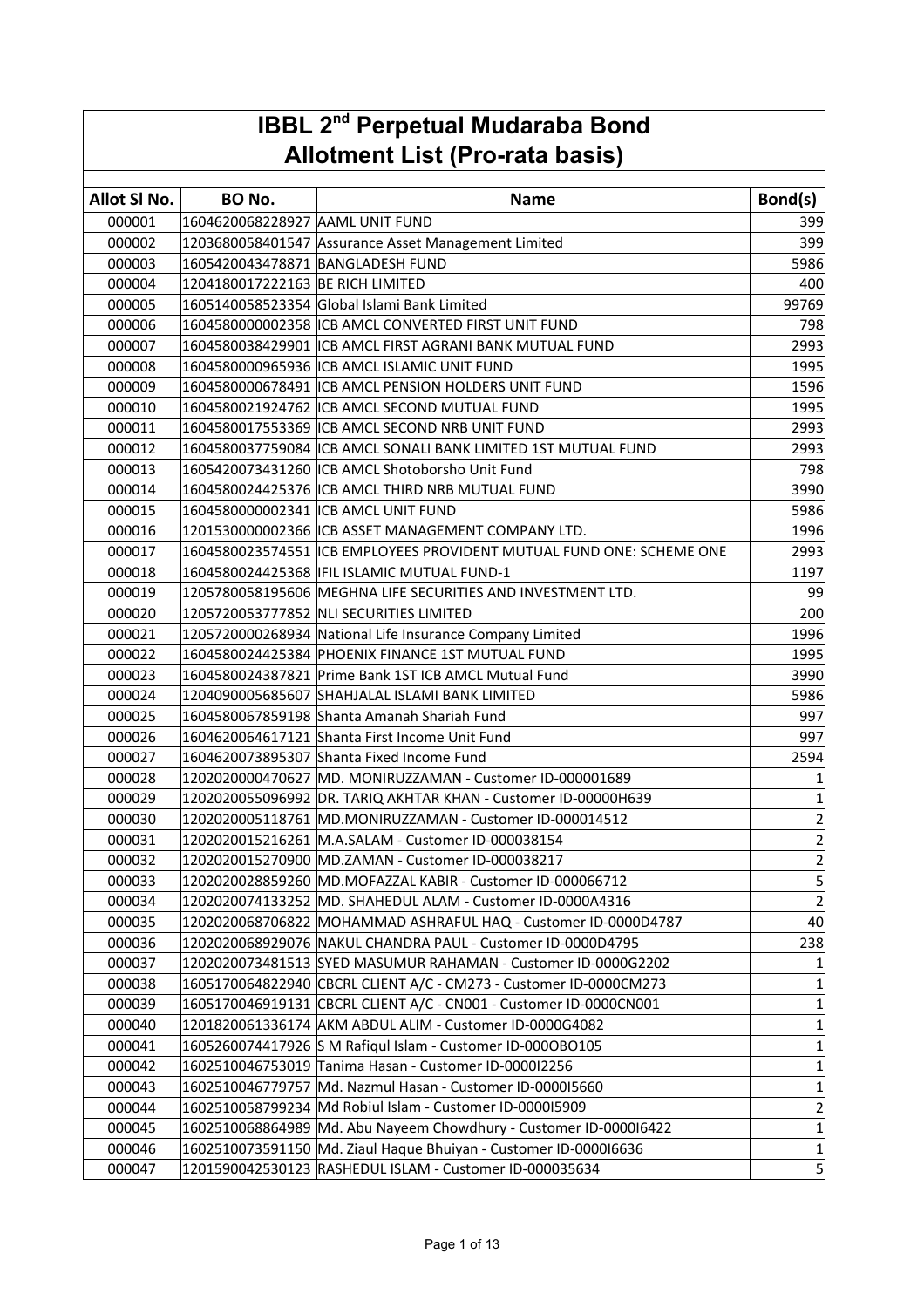| 000048 | 1201590068849390 MD. ZAHIRUL ISLAM RANA - Customer ID-0000NK337   |                                                                       | 1              |
|--------|-------------------------------------------------------------------|-----------------------------------------------------------------------|----------------|
| 000049 | 1204180020337818 MR. KAZI RAFIQUL HASAN - Customer ID-000000002   |                                                                       | 1              |
| 000050 | 1204180063602757 KAZI RAFIQUL HASAN - Customer ID-000000018       |                                                                       | 5              |
| 000051 | 1204180017371061  MR. SUMAN KANTI NATH - Customer ID-000000110    |                                                                       | 1              |
| 000052 | 1204180017675770 SUMAN KANTI NATH - Customer ID-000000347         |                                                                       | $\mathbf 1$    |
| 000053 | 1204180007763619 Waseqa Ayesha Khan - Customer ID-000000680       |                                                                       | 5              |
| 000054 |                                                                   |                                                                       | $\mathbf 1$    |
| 000055 | 1204180018858969 MD. HOSSAIN IMAM - Customer ID-000001510         |                                                                       | $\mathbf 1$    |
| 000056 | 1204180019607871  MR. MD. SYEDUL ALAM - Customer ID-000002674     |                                                                       | $\mathbf 1$    |
| 000057 | 1204180019607881  MR. MD. SYEDUL ALAM - Customer ID-000002675     |                                                                       | $\mathbf 1$    |
| 000058 | 1204180019658658 MR. NURUL ISLAM DEWAN - Customer ID-000002715    |                                                                       | $\mathbf{1}$   |
| 000059 |                                                                   | 1204180006669701 ABDULLAH-AL MONSUR CHOWDHURY - Customer ID-000003108 | $\mathbf 1$    |
| 000060 | 1204180017820503 MD.RASHEDUL ALAM KOCHI - Customer ID-000003564   |                                                                       | $\mathbf 1$    |
| 000061 | 1204180021224435  MRS. ESMAT ARA - Customer ID-000005067          |                                                                       | $\mathbf 1$    |
| 000062 | 1204180021224443  MRS. ESMAT ARA - Customer ID-000005068          |                                                                       | $\mathbf 1$    |
| 000063 | 1204180021882000  MR. A.K.M MONIRUL ISLAM - Customer ID-000006095 |                                                                       | $\mathbf 1$    |
| 000064 | 1204180022912353 MD. ANISUR RAHMAN - Customer ID-000007167        |                                                                       | $\mathbf 1$    |
| 000065 | 1204180022657121 REKHA DEBI - Customer ID-000007450               |                                                                       | $\mathbf{1}$   |
| 000066 |                                                                   |                                                                       | $\mathbf 1$    |
| 000067 |                                                                   | 1204180022879786 MD. NOOR-E-ALAM SIDDIQUEE - Customer ID-000008202    | $\mathbf 1$    |
| 000068 |                                                                   | 1204180022879778  MD. NOOR-E-ALAM SIDDIQUEE - Customer ID-000008204   | $\mathbf 1$    |
| 000069 | 1204180023830943 MD. MOIN UDDIN NEZAMI - Customer ID-000009894    |                                                                       | $\mathbf 1$    |
| 000070 |                                                                   |                                                                       | 1              |
| 000071 | 1204180024170740  MD. ENAYET ULLAH KHAN - Customer ID-000010708   |                                                                       | 3              |
| 000072 | 1204180024804644  NIZAM UDDIN - Customer ID-000012021             |                                                                       | $\mathbf{1}$   |
| 000073 | 1204180025228176 JJASMIN AKTER - Customer ID-000012596            |                                                                       | $\mathbf 1$    |
| 000074 | 1204180025559421 MD. AKTER HOSEN - Customer ID-000013073          |                                                                       | $\overline{c}$ |
| 000075 | 1204180025733187   MD. ABDUL ALI - Customer ID-000013302          |                                                                       | $\mathbf 1$    |
| 000076 | 1204180025866590 MAHFUZUL HOQ MISHU - Customer ID-000013419       |                                                                       | $\mathbf 1$    |
| 000077 |                                                                   | 1204180026073372 MOHD. MOHIUDDIN CHOWDHURY - Customer ID-000013708    | $\mathbf 1$    |
| 000078 | 1204180026376235  MD. ABDUL HAKIM KHAN - Customer ID-000014221    |                                                                       | $\mathbf 1$    |
| 000079 | 1204180027114858 NURUL ALAM - Customer ID-000016010               |                                                                       | $\mathbf{1}$   |
| 000080 | 1204180027259936 RAFIQ UDDIN - Customer ID-000016276              |                                                                       | 4              |
| 000081 |                                                                   | 1204180027563862 MOSAMMAT KAMRUN NAHAR - Customer ID-000016835        | $\mathbf{1}$   |
| 000082 | 1204180028551199 ANWAR HOSSAIN - Customer ID-000018734            |                                                                       | $\overline{2}$ |
| 000083 | 1204180029079474 SYED ABU ZAFAR - Customer ID-000019596           |                                                                       | 1              |
| 000084 | 1204180029293297 SHISHIR CHOWDHURY - Customer ID-000020053        |                                                                       | $\mathbf{1}$   |
| 000085 |                                                                   | 1204180029490994  MD. SAIFUL ISLAM PATOWARY - Customer ID-000020315   | $\mathbf 1$    |
| 000086 |                                                                   | 1204180029678779 SHAHADAT HOSSAIN MOJUMDER - Customer ID-000020533    | $\mathbf{1}$   |
| 000087 | 1204180029678356  MD. KHURSHED ALAM - Customer ID-000020540       |                                                                       | 1              |
| 000088 |                                                                   | 1204180030508174 MOHAMMAD ZAINAL ABEDIN - Customer ID-000021769       | $\mathbf 1$    |
| 000089 | 1204180030754576 MOHAMMAD ARIF - Customer ID-000022122            |                                                                       | 1              |
| 000090 | 1204180030788469 MASUD AHMAD - Customer ID-000022154              |                                                                       | $\mathbf 1$    |
| 000091 | 1204180030788485  MASUD AHMAD - Customer ID-000022155             |                                                                       | $\mathbf 1$    |
| 000092 |                                                                   |                                                                       | 4              |
| 000093 | 1204180032356871 MD. AINUL PASHA - Customer ID-000025243          |                                                                       | 1              |
| 000094 | 1204180032503132  MD. MOSABBER ALI - Customer ID-000025528        |                                                                       | 1              |
| 000095 |                                                                   | 1204180013209371 MOHAMMED MAINUL ISLAM - Customer ID-000025850        | $\mathbf 1$    |
| 000096 | 1204180032640562 MD. MOHAMMAD ANAS - Customer ID-000026004        |                                                                       | $\overline{2}$ |
| 000097 | 1204180032665500 MUHAMMAD YUSUF - Customer ID-000026108           |                                                                       | $\mathbf 1$    |
| 000098 | 1204180032942602 MD. IBRAHIM - Customer ID-000026531              |                                                                       | 10             |
| 000099 | 1204180033198063 ADILUR RAHMAN PARVEZ - Customer ID-000027368     |                                                                       | 1              |
|        |                                                                   |                                                                       |                |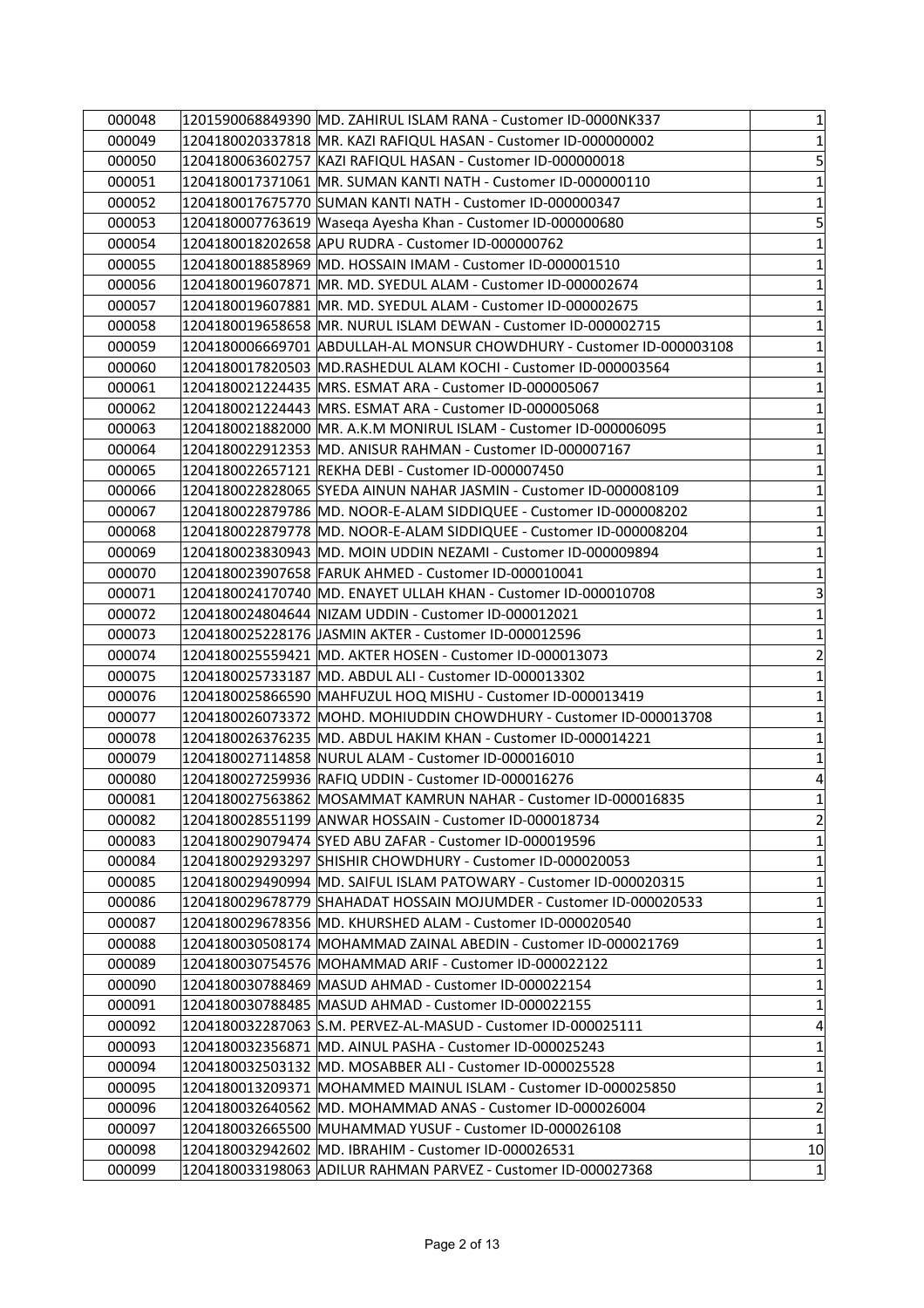| 000100 | 1204180033243504  MD. THOWHIDUL ISLAM - Customer ID-000027445         | $\mathbf{1}$            |
|--------|-----------------------------------------------------------------------|-------------------------|
| 000101 | 1204180015741655 MAHFUZUL HUQ MISHU - Customer ID-000027450           | 1                       |
| 000102 | 1204180033268131 NAZNEEN ALAM - Customer ID-000027541                 | $\mathbf 1$             |
| 000103 | 1204180033268180  MD.NURUN NABI - Customer ID-000027548               | 1                       |
| 000104 | 1204180033617810  MOHAMMED SALIM - Customer ID-000028433              | $\mathbf 1$             |
| 000105 | 1204180034249701 MOHD ALAUDDIN - Customer ID-000029484                | $\mathbf 1$             |
| 000106 |                                                                       | $\mathbf 1$             |
| 000107 | 1204180034610698 SHOUMAN DAS - Customer ID-000030170                  | 4                       |
| 000108 |                                                                       | $\mathbf 1$             |
| 000109 | 1204180035485166  MONIR UDDIN AHMED - Customer ID-000031179           | $\mathbf 1$             |
| 000110 | 1204180035598433 MOHAMMAD HUMAYUN KABIR - Customer ID-000031585       | $\overline{2}$          |
| 000111 | 1204180035647428 RUMPI CHOWDHURI - Customer ID-000031604              | $\mathbf 1$             |
| 000112 | 1204180035847714 MD. MAINUDDIN - Customer ID-000032073                | $\mathbf 1$             |
| 000113 |                                                                       | $\mathbf 1$             |
| 000114 | 1204180036246471 FULESWAR BARUA - Customer ID-000032246               | $\mathbf 1$             |
| 000115 |                                                                       | $\mathbf 1$             |
| 000116 | 1204180036247002 MD. FIROJ - Customer ID-000032999                    | $\overline{\mathbf{c}}$ |
| 000117 | 1204180036247010 MD. FIROJ - Customer ID-000033000                    | $\mathbf{1}$            |
| 000118 | 1204180036409564  MD. NURUL KABIR - Customer ID-000033381             | $\mathbf 1$             |
| 000119 | 1204180036969614 ANUPAM BARUA - Customer ID-000034390                 | $\mathbf 1$             |
| 000120 | 1204180036907041  AMELAH HOSSAIN - Customer ID-000034406              | $\mathbf 1$             |
| 000121 | 1204180037454941 NIZAM UDDIN - Customer ID-000035732                  | $\mathbf 1$             |
| 000122 | 1204180037749531  BASHIR ULLAH - Customer ID-000036107                | 1                       |
| 000123 | 1204180037896016  MD. LOKMAN HOSSAIN - Customer ID-000036265          | $\mathbf 1$             |
| 000124 | 1204180038072653 S.M. SARIF MAHABUBUL ALAM - Customer ID-000036771    | $\mathbf 1$             |
| 000125 | 1204180038166575 ZANNATUL FERDOUS - Customer ID-000036999             | $\mathbf 1$             |
| 000126 | 1204180038166583  MD. LOKMAN HOSSAIN - Customer ID-000037000          | $\mathbf 1$             |
| 000127 | 1204180039388329 SUJAUDDIN CHOWDHURY - Customer ID-000039274          | $\mathbf 1$             |
| 000128 | 1204180039477446  MD. NAZIM UDDIN - Customer ID-000039331             | $\mathbf 1$             |
| 000129 | 1204180039482079 MOHAMMED SAFIULLAH CHOWDHURY - Customer ID-000039406 | 6                       |
| 000130 |                                                                       | $\overline{2}$          |
| 000131 | 1204180039570670 MD. FORKAN - Customer ID-000039542                   | $\mathbf 1$             |
| 000132 | 1204180039815314 ANIK BIN RASHID - Customer ID-000039902              | $\overline{\mathbf{c}}$ |
| 000133 | 1204180039855182 NUSRAT JAHAN - Customer ID-000039936                 | $\mathbf{1}$            |
| 000134 | 1204180040016108 ZAHED AL KARIM - Customer ID-000040001               | 1                       |
| 000135 | 1204180039904988 CHINMOY KANTI DHAR - Customer ID-000040009           | 1                       |
| 000136 | 1204180039905310 KRISHNA PADA CHOWDHURY - Customer ID-000040046       | $\mathbf{1}$            |
| 000137 | 1204180039905495  ISMAIL CHOWDHURY - Customer ID-000040059            | $\overline{2}$          |
| 000138 | 1204180040088571 MOHAMMAD SHARIF ULLAH - Customer ID-000040136        | $\mathbf 1$             |
| 000139 | 1204180039975876  HABIBUL ALAM CHY - Customer ID-000040151            | $\mathbf 1$             |
| 000140 | 1204180040293854 N.M.SHAHEED ULLAH - Customer ID-000040715            | $\mathbf 1$             |
| 000141 | 1204180040397301  FARHANA KHANAM - Customer ID-000040870              | 1                       |
| 000142 | 1204180040397377  MD. IQBAL HOSSAIN - Customer ID-000040922           | $\overline{2}$          |
| 000143 |                                                                       | $\overline{2}$          |
| 000144 | 1204180040935541  MD. HOSAIN UDDIN SIDDIQUE - Customer ID-000041687   | $\overline{2}$          |
| 000145 | 1204180041697543  MST.SOHALI AKTHER ALI - Customer ID-000042976       | 5                       |
| 000146 |                                                                       | 5                       |
| 000147 | 1204180041941955 LT COL MD HUMAYUN KABIR - Customer ID-000043790      | 5                       |
| 000148 | 1204180042307961  HILLOL SAHA - Customer ID-000044584                 | $\mathbf{1}$            |
| 000149 | 1204180043010778  MD. SHAHID ULLAH - Customer ID-000046307            | $\mathbf 1$             |
| 000150 | 1204180043049896 JJITU DAS GUPTA - Customer ID-000046347              | 1                       |
| 000151 | 1204180043233904 MOHAMMAD. ZAHIRUL ISLAM - Customer ID-000046662      | $\mathbf{1}$            |
|        |                                                                       |                         |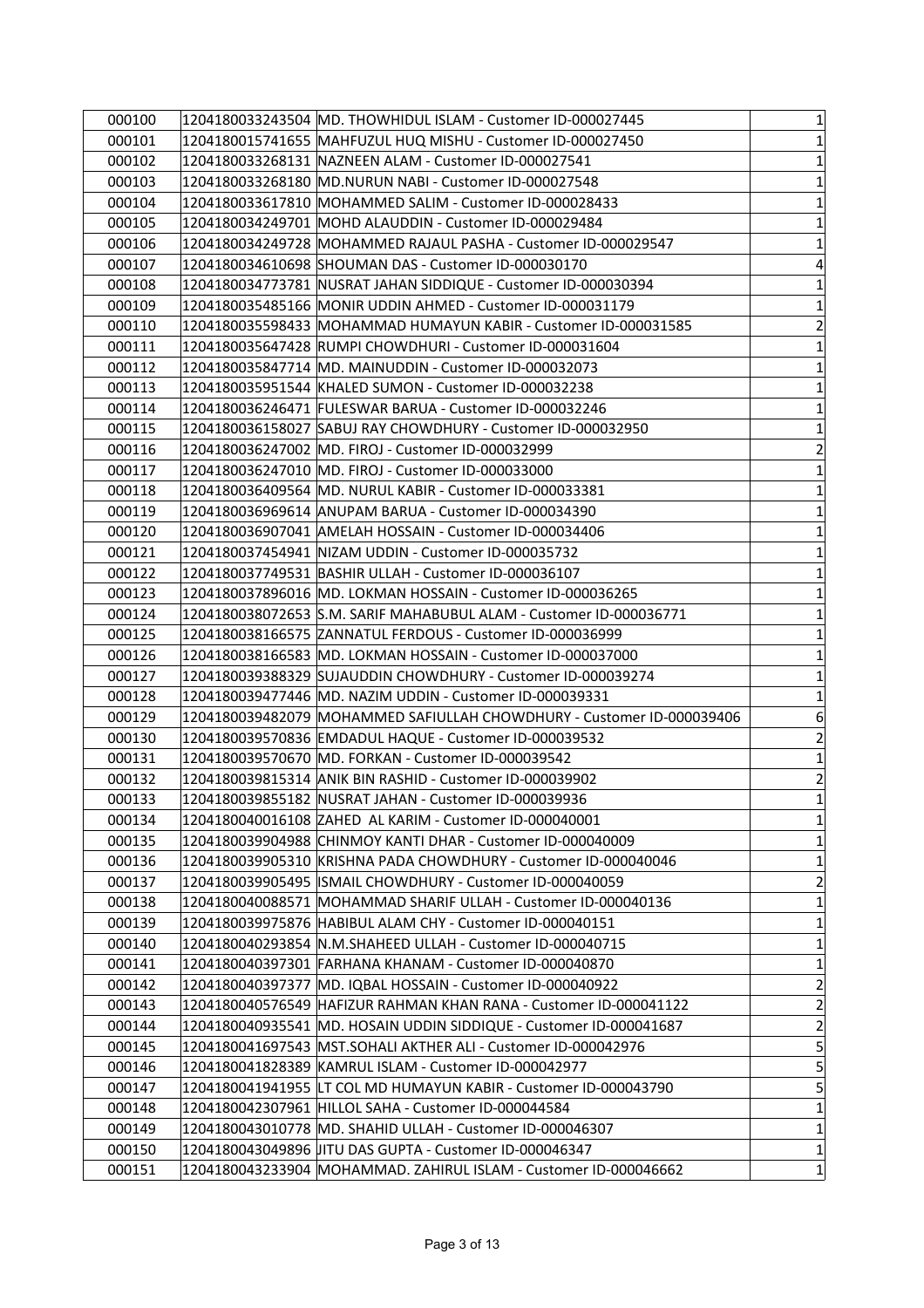| 000152 | 1204180043269052 MD. SHARIFUL ISLAM - Customer ID-000046704      | $\mathbf{3}$                |
|--------|------------------------------------------------------------------|-----------------------------|
| 000153 | 1204180043287687  BISHWAJIT DEB - Customer ID-000046731          | $\mathbf{1}$                |
| 000154 | 1204180043306331 BIKASH DAS GUPTA - Customer ID-000046769        | $\mathbf{1}$                |
| 000155 | 1204180043320859  A. H. M. MAINUL  AMIN - Customer ID-000046801  | $1\vert$                    |
| 000156 | 1204180043459376  M HENZALA - Customer ID-000047045              | $\mathbf{1}$                |
| 000157 |                                                                  | $\mathbf{1}$                |
| 000158 |                                                                  | 10                          |
| 000159 | 1204180043640953 RUPAN BISWAS - Customer ID-000047447            | $1\vert$                    |
| 000160 | 1204180043646934  MD RASEL BHUIYAN - Customer ID-000047461       | $1\vert$                    |
| 000161 | 1204180043754754   MESBAHUL ISLAM - Customer ID-000047622        | $1\vert$                    |
| 000162 | 1204180043866216  MD ANWARUL ISLAM - Customer ID-000047749       | 20                          |
| 000163 | 1204180044079089  MD. JAKIR HOSSAIN - Customer ID-000048090      | $1\vert$                    |
| 000164 | 1204180044079097  MD. JAKIR HOSSAIN - Customer ID-000048091      | $1\vert$                    |
| 000165 | 1204180044084538 MODUD AHMAD BHUIYAN - Customer ID-000048131     | $\vert 2 \vert$             |
| 000166 | 1204180044116837  MD. MOSABBER ALI - Customer ID-000048193       | $\mathbf 1$                 |
| 000167 |                                                                  | 10                          |
| 000168 | 1204180044656497  MD. SAJEDUL ALAM - Customer ID-000049049       | $\overline{3}$              |
| 000169 | 1204180044701903 MERINA BEGUM - Customer ID-000049117            | $1\vert$                    |
| 000170 | 1204180044794000 MOHAMMAD RAFIQUL ISLAM - Customer ID-000049258  | $1\vert$                    |
| 000171 | 1204180044911785  MOHAMMAD NAZRUL ISLAM - Customer ID-000049478  | $\mathbf{1}$                |
| 000172 | 1204180044969167  MD SHAHADAT HOSSAIN - Customer ID-000049610    | $\mathbf{1}$                |
| 000173 | 1204180044971829 NURUL ISLAM DEWAN - Customer ID-000049612       | $\mathbf{1}$                |
| 000174 | 1204180045054993  MOHAMMED MASUD KARIM - Customer ID-000049745   | $\vert$ 2                   |
| 000175 | 1204180045055441  TAHMINA AKTER - Customer ID-000049750          | 20                          |
| 000176 | 1204180045140908 MOIN UDDIN PATWARY - Customer ID-000049850      | $\overline{2}$              |
| 000177 | 1204180045520777  MD. ABUL KASHEM - Customer ID-000050652        | $\mathbf{1}$                |
| 000178 | 1204180045569346 TAFRIDUL ISLAM - Customer ID-000050738          | $\mathbf{1}$                |
| 000179 | 1204180045882531 SAMIMA AKTER - Customer ID-000051653            | 10 <sub>l</sub>             |
| 000180 | 1204180045882548 SAMIMA AKTER - Customer ID-000051654            | $\overline{2}$              |
| 000181 | 1204180046055103  MD. ABU HASNAT BHUIYAN - Customer ID-000052281 | $\mathbf{1}$                |
| 000182 | 1204180046055146  MD. ABU HASNAT BHUIYAN - Customer ID-000052282 | $\mathbf{1}$                |
| 000183 | 1204180046454387 MD. RUBEL - Customer ID-000053125               | $1\vert$                    |
| 000184 | 1204180046454395 MD. RUBEL - Customer ID-000053126               | $\mathbf{1}$                |
| 000185 | 1204180047514549 MORSHED ALAM - Customer ID-000053693            | $1\overline{ }$             |
| 000186 | 1204180048131512 MD. AHSANULLAH - Customer ID-000054161          | 1                           |
| 000187 | 1204180048811711 SAHIDA BEGUM - Customer ID-000055789            | $\mathbf{1}$                |
| 000188 | 1204180048811721 MD. ASHRAFUL ALAM - Customer ID-000055790       | $1\vert$                    |
| 000189 | 1204180048811738   MST. NAZMA ISLAM - Customer ID-000055791      | $1\vert$                    |
| 000190 | 1204180048811746 MD. MONOWARUL ISLAM - Customer ID-000055792     | $\mathbf{1}$                |
| 000191 | 1204180048811754 MD. ASHRAFUL ALAM - Customer ID-000055807       | $\mathbf{1}$                |
| 000192 | 1204180048811789 MD. ABUL KALAM AZAD - Customer ID-000055811     | $\mathbf{1}$                |
| 000193 | 1204180048811802 MD. JOYNAL ABEDIN - Customer ID-000055812       | $1\vert$                    |
| 000194 | 1204180048910563 FOEZ UDDIN MAHMUD - Customer ID-000056682       | $1\vert$                    |
| 000195 | 1204180049355316 PRODIP MISTRY - Customer ID-000057534           | $\overline{4}$              |
| 000196 | 1204180049355332 MD. NASIR UDDIN - Customer ID-000057536         | 4                           |
| 000197 | 1204180049355340 MD. NASIR UDDIN - Customer ID-000057537         | $\overline{4}$              |
| 000198 | 1204180049355375  MD. SOHEL ALAM - Customer ID-000057539         | $\vert 4 \vert$             |
| 000199 | 1204180049355383 FATEMA BEGUM - Customer ID-000057540            | $\overline{4}$              |
| 000200 | 1204180049355407 FATEMA BEGUM - Customer ID-000057542            | 4                           |
| 000201 | 1204180049353475  MD.HASAN ABDUL QUIYUM - Customer ID-000057670  | $\mathbf{1}$                |
| 000202 | 1204180049572306 SHAHNAWAZ RITON - Customer ID-000058573         | $1\vert$                    |
| 000203 | 1204180050409375 SHAMMI AKTER CHODHURY - Customer ID-000060030   | $\left  \mathbf{2} \right $ |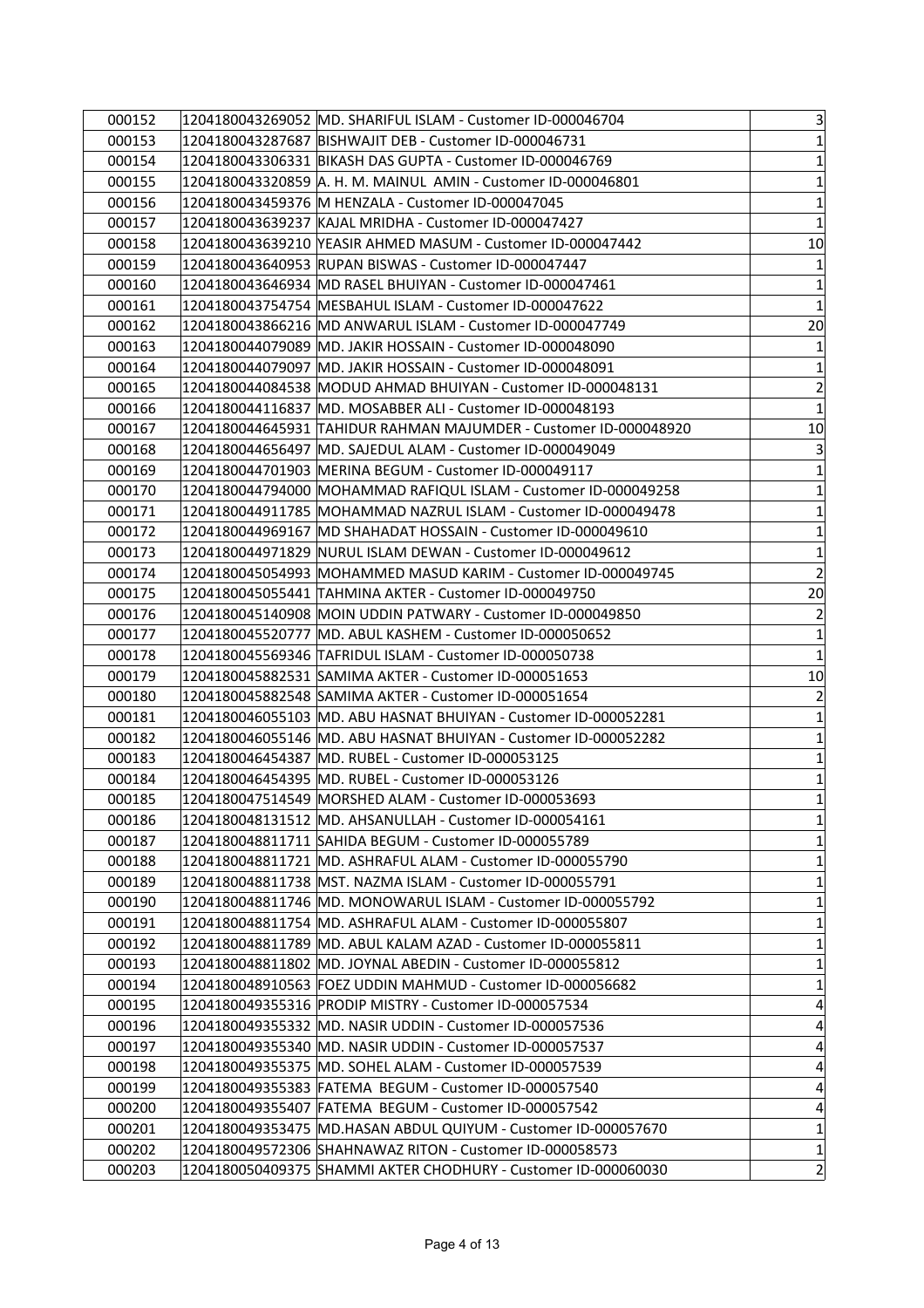| 000204 | 1204180050468620 SAJIB ARAFAT SIDDIQUI - Customer ID-000060123        | $\mathbf{1}$            |
|--------|-----------------------------------------------------------------------|-------------------------|
| 000205 |                                                                       | 1                       |
| 000206 | 1204180052104241 MOHAMMAD OMAR AL FARUQUE - Customer ID-000063787     | $\mathbf 1$             |
| 000207 | 1204180052321017  AKLIMA BEGUM - Customer ID-000064570                | 1                       |
| 000208 | 1204180052321009 ABDUL KADER MOZAHID - Customer ID-000064571          | $\mathbf 1$             |
| 000209 |                                                                       | $\mathbf 1$             |
| 000210 | 1204180052449849  MD AMDADUL HAQ - Customer ID-000065030              | $\mathbf 1$             |
| 000211 | 1204180052672573 MD. SARWAR - Customer ID-000065578                   | $\mathbf 1$             |
| 000212 | 1204180019718545  MD. NAZRUL ISLAM - Customer ID-000066676            | 10                      |
| 000213 |                                                                       | $\overline{2}$          |
| 000214 |                                                                       | $\mathbf{1}$            |
| 000215 |                                                                       | 10                      |
| 000216 | 1204180055112020 MD. ERSHADUL ISLAM - Customer ID-000068817           | $\mathbf 1$             |
| 000217 |                                                                       | $\mathbf 1$             |
| 000218 | 1204180054264325 MD. NASIR UDDIN - Customer ID-000069458              | 3                       |
| 000219 |                                                                       | $\overline{\mathbf{c}}$ |
| 000220 | 1204180054383203 PRINKA MUHURY - Customer ID-000069759                | $\mathbf 1$             |
| 000221 | 1204180054899141  KAMOL KRISHNA PRAMANIK - Customer ID-000070908      | $\mathbf{1}$            |
| 000222 | 1204180054808894 MD. RAJU AHAMMED - Customer ID-000070931             | $\mathbf 1$             |
| 000223 | 1204180055020771 KAMRUL HASAN - Customer ID-000071177                 | $\mathbf 1$             |
| 000224 |                                                                       | $\mathbf 1$             |
| 000225 | 1204180055284083 MOHAMMAD NAZRUL ISLAM - Customer ID-000072612        | $\mathbf 1$             |
| 000226 | 1204180055350100  MOHAMMED ALI - Customer ID-000073017                | 1                       |
| 000227 | 1204180055427388 MD ZIAUR RAHMAN - Customer ID-000073239              | $\mathbf 1$             |
| 000228 | 1204180056212620 SHAHIDUL ISLAM - Customer ID-000078669               | $\mathbf 1$             |
| 000229 | 1204180056328040  MORSHED MARUF - Customer ID-000078984               | $\mathbf 1$             |
| 000230 | 1204180056324358  KAMRUN NAHAR - Customer ID-000079645                | $\mathbf 1$             |
| 000231 | 1204180056924523 MD ABDUL HANNAN - Customer ID-000081973              | $\mathbf 1$             |
| 000232 | 1204180056924507  MD ABDUL HANNAN - Customer ID-000081974             | $\mathbf 1$             |
| 000233 | 1204180056924285 BIZAN CHOWDHURY - Customer ID-000081983              | $\mathbf 1$             |
| 000234 |                                                                       | $\mathbf 1$             |
| 000235 | 1204180057320228 MD SHAHIN - Customer ID-000083394                    | 1                       |
| 000236 | 1204180057292307 MD ALAMGIR HOSSAIN - Customer ID-000083544           | $\mathbf 1$             |
| 000237 | 1204180057292291 MD ALAMGIR HOSSAIN - Customer ID-000083545           | $\mathbf{1}$            |
| 000238 | 1204180057346487  MD ABUL KASHEM - Customer ID-000083651              | 1                       |
| 000239 | 1204180057373509 S.M. NAZRUL ISLAM - Customer ID-000083860            | 1                       |
| 000240 | 1204180057373493 MST. JORENA BEYO - Customer ID-000083861             | $\mathbf{1}$            |
| 000241 | 1204180057373485  MST. NARGIS FARIDA AHAHMED - Customer ID-000083862  | $\mathbf 1$             |
| 000242 | 1204180057373477   MST. NARGIS FARIDA AHAHMED - Customer ID-000083863 | $\mathbf 1$             |
| 000243 | 1204180057941427  MOHAMMAD ASGAR HOSSAIN - Customer ID-000086330      | $\mathbf 1$             |
| 000244 | 1204180061994071 SHARMIN FATHAMA MOUMITA - Customer ID-000087269      | $\mathbf 1$             |
| 000245 | 1204180058213779 MOMINUL HOQUE - Customer ID-000087389                | 1                       |
| 000246 | 1204180058425731 ZIAUL HASAN CHOWDHURY - Customer ID-000088516        | 20                      |
| 000247 | 1204180028810228 MD. ASHADUZZAMAN KHAN - Customer ID-000088773        | $\mathbf{1}$            |
| 000248 | 1204180028810244  MR. MD.ABIDUR RAHAMAN - Customer ID-000088774       | $\mathbf{1}$            |
| 000249 | 1204180059793560 ANISUR RAHMAN - Customer ID-000088967                | 1                       |
| 000250 | 1204180058606571  A. K. M. ZAHIRUL ISLAM - Customer ID-000089128      | 1                       |
| 000251 |                                                                       | $\mathbf 1$             |
| 000252 | 1204180058606555 DR. KANIGE FATEMA - Customer ID-000089130            | $\mathbf 1$             |
| 000253 | 1204180058625448  SM MASIUR RAHMAN. - Customer ID-000089261           | $\mathbf 1$             |
| 000254 | 1204180059177918 MOHAMMED ASRAR-E-KHUDA - Customer ID-000091555       | $\overline{2}$          |
| 000255 | 1204180059732067  MUHAMMED RASHED HASAN - Customer ID-000093088       | 1                       |
|        |                                                                       |                         |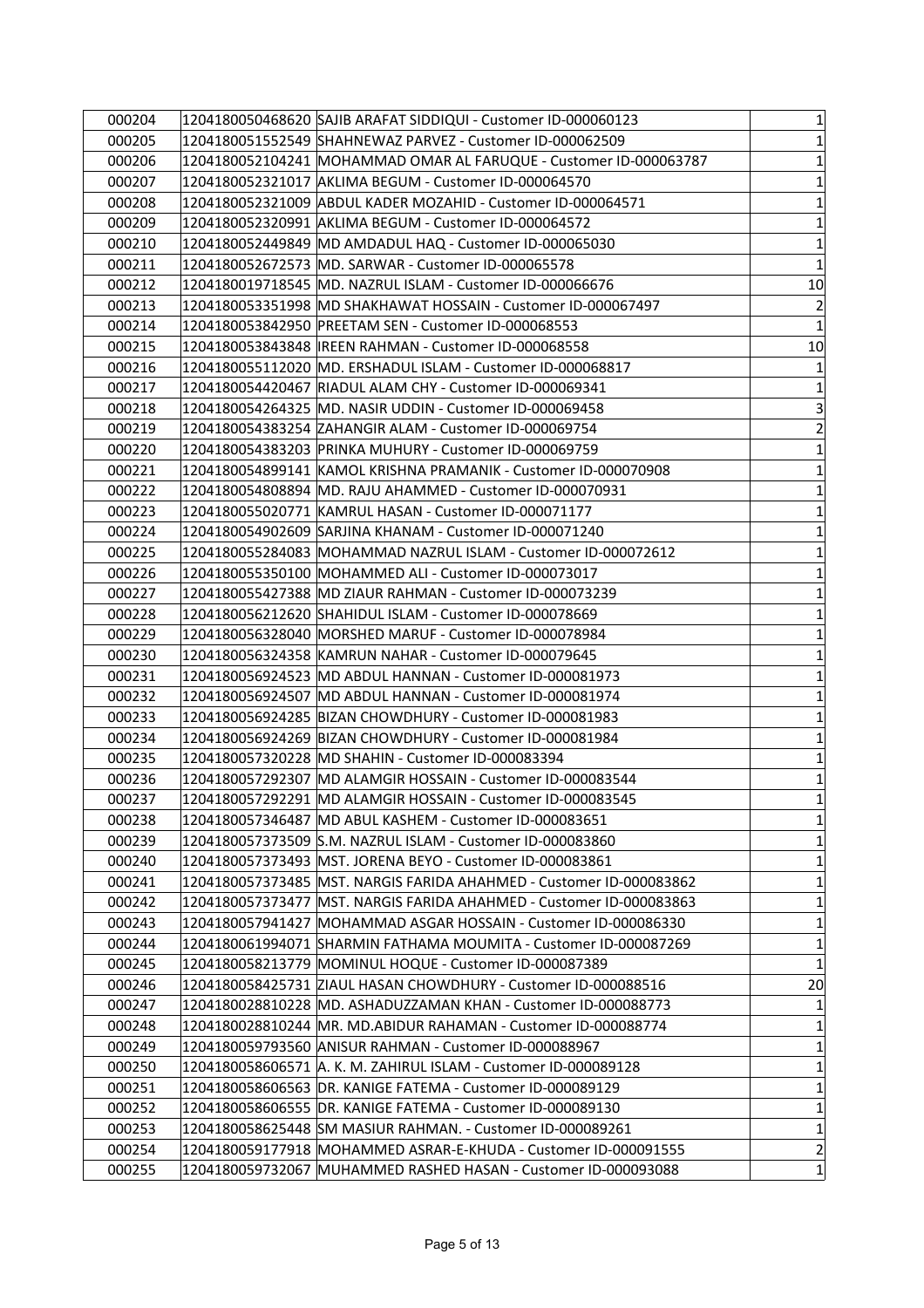| 000256 | 1204180059900451 MD MAZEDUL ALAM KHAN - Customer ID-000098130                                                             | $1\vert$                 |
|--------|---------------------------------------------------------------------------------------------------------------------------|--------------------------|
| 000257 | 1204180060927941  MD HASANUJJAMAN - Customer ID-000102293                                                                 | 10 <sub>l</sub>          |
| 000258 | 1204180060340536 MD. MUNIR MASHRUR AHMED - Customer ID-000103603                                                          | $\mathbf{1}$             |
| 000259 |                                                                                                                           | $1\vert$                 |
| 000260 | 1204180061471471 ANOWAR HOSSAIN - Customer ID-000104907                                                                   | 20                       |
| 000261 |                                                                                                                           | 1                        |
| 000262 |                                                                                                                           | $\mathbf{1}$             |
| 000263 | 1204180062149401   MD. ZUBAIR - Customer ID-000110811                                                                     | $\mathbf{1}$             |
| 000264 | 1204180062191525  MOHAMMAD WAHIDUL ISLAM - Customer ID-000110838                                                          | $1\vert$                 |
| 000265 | 1204180062325562  MOHAMMAD NASIR UDDIN - Customer ID-000111770                                                            | $1\vert$                 |
| 000266 | 1204180062432784 SHARMILI SHIRIN - Customer ID-000112247                                                                  | $\mathbf{1}$             |
| 000267 | 1204180062514806 MOHAMMAD ABDUL MOUDUD BHUIYAN - Customer ID-000112572                                                    | $\mathbf{1}$             |
| 000268 | 1204180062602781  MOHAMMAD KHALED NEWAJ CHY - Customer ID-000112822                                                       | $\overline{2}$           |
| 000269 | 1204180062891124  ABDULLAH AL MONSUR CHOWDHURY - Customer ID-000115391                                                    | $1\vert$                 |
| 000270 | 1204180063208310  MOHAMMAD ZILLUR RAHMAN - Customer ID-000129835                                                          | 10                       |
| 000271 |                                                                                                                           | $\mathbf{1}$             |
| 000272 | 1204180063531785                                  HASAN UD DULLA CHOWDHURY - Customer ID-000130816                        | $\mathbf{1}$             |
| 000273 | 1204180063531750 NAZMUN NESA - Customer ID-000130817                                                                      | $1\vert$                 |
| 000274 | 1204180065451051  MD. YOUSUF - Customer ID-000131407                                                                      | $1\vert$                 |
| 000275 |                                                                                                                           | $\mathbf{1}$             |
| 000276 | 1204180063925954  MOSTAFIZUR RAHMAN - Customer ID-000133290                                                               | $\mathbf{1}$             |
| 000277 | 1204180064693866 MOHAMMED ANWAR PASHA - Customer ID-000137183                                                             | $\mathbf{1}$             |
| 000278 | 1204180064697615  MD. ABDUR RAHMAN - Customer ID-000137184                                                                | $1\vert$                 |
| 000279 | 1204180065075207  TUSHAR SHIL - Customer ID-000137773                                                                     | $\mathbf{1}$             |
| 000280 | 1204180065366510 RUMA AKTER - Customer ID-000140217                                                                       | 1                        |
| 000281 | 1204180041107218  MD. IBRAHIM - Customer ID-000146671                                                                     | $\mathbf{1}$             |
|        |                                                                                                                           |                          |
| 000282 | 1204180067006511 SAIFUL ISLAM - Customer ID-000150477                                                                     | 10                       |
| 000283 | 1204180067006501 MD SHAHIDUL ISLAM - Customer ID-000150478                                                                | 9                        |
| 000284 | 1204180067006496  MD SHAHIDUL ISLAM - Customer ID-000150479                                                               | $\overline{9}$           |
| 000285 | 1204180067006488  MOHAMMAD MAMUNUR RASHID - Customer ID-000150480                                                         | 9                        |
| 000286 |                                                                                                                           |                          |
| 000287 | 1204180067039804 ABUL KASHAM - Customer ID-000150496                                                                      |                          |
| 000288 | 1204180067039799 RINA AKTER - Customer ID-000150497                                                                       | 9<br>9<br>$\overline{9}$ |
| 000289 | 1204180067039780 ABDUR RASHID - Customer ID-000150498                                                                     | $\overline{9}$           |
| 000290 | 1204180067039772 ABDUR RASHID - Customer ID-000150499                                                                     | $\overline{9}$           |
| 000291 | 1204180067039764 JAME AKTER - Customer ID-000150500                                                                       | $\overline{9}$           |
| 000292 | 1204180067121028 MD.SHAKHAWOAT HOSSEN - Customer ID-000150571                                                             | $\mathbf{1}$             |
| 000293 | 1204180067197323 MD. SHAFIQUL ALAM SARDAR - Customer ID-000150865                                                         | $1\vert$                 |
| 000294 | 1204180067715922 MOHAMMAD OBAIDUL HOQUE - Customer ID-000152945                                                           | $\mathbf{1}$             |
| 000295 | 1204180067715914 MINAKI CHAKMA - Customer ID-000152946                                                                    | $\mathbf{1}$             |
| 000296 | 1204180068968806 ARIFUL ISLAM - Customer ID-000153308                                                                     | $\mathbf{1}$             |
| 000297 |                                                                                                                           | $1\vert$                 |
| 000298 | 1204180068147808 MD ARMAN HOSSAIN - Customer ID-000154457                                                                 | $1\vert$                 |
| 000299 | 1204180068210824 MD KHOKAN MIA - Customer ID-000154675                                                                    | $\mathbf{1}$             |
| 000300 | 1204180068233089 MOHAMMAD OMAR FARUQ - Customer ID-000154803                                                              | $\mathbf{1}$             |
| 000301 | 1204180069234341 MD ABDUL HALIM - Customer ID-000160561                                                                   | $\mathbf{1}$             |
| 000302 | 1204180068467961  ABU SADAT MOHAMMD SYEM - Customer ID-000161122                                                          | $1\vert$                 |
| 000303 | 1204180026471731 PRIANKA SARKAR - Customer ID-000161957                                                                   | $1\vert$                 |
| 000304 | 1204180069361780 MD AHASANUJJAMAN - Customer ID-000162647                                                                 | $\mathbf{1}$             |
| 000305 | 1204180069463526  MD HASANUJJAMAN - Customer ID-000162648                                                                 | $\mathbf{1}$             |
| 000306 | 1204180069647246 MOHAMMED SHAHED ALI - Customer ID-000162952<br>1204180069780180 CHRISTOPHER DIAS - Customer ID-000167264 | $\vert 4 \vert$          |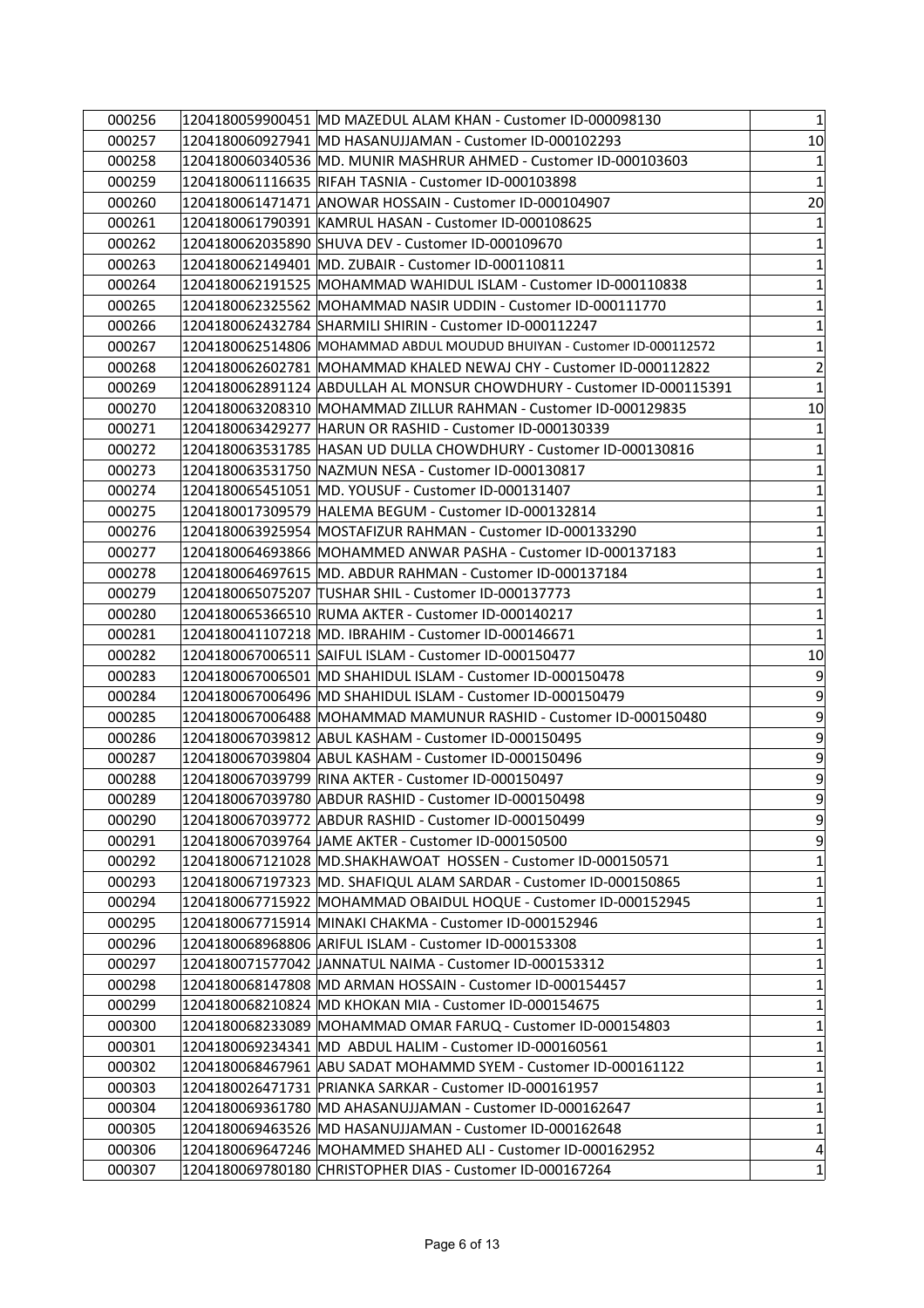| 000308 | 1204180069902641 MUHAMMAD BURHAN UDDIN CHY - Customer ID-000167486  | $\mathbf{1}$    |
|--------|---------------------------------------------------------------------|-----------------|
| 000309 | 1204180069902633 MUHAMMAD BURHAN UDDIN CHY - Customer ID-000167487  | $\mathbf{1}$    |
| 000310 | 1204180071768301 KHALEDA FERDOUS - Customer ID-000171630            | $\mathbf{1}$    |
| 000311 | 1204180071092145 MOUSUMI BARUA - Customer ID-000171708              | $\vert 4 \vert$ |
| 000312 | 1204180071349176 AFROZA NASIM - Customer ID-000173571               | $\mathbf{1}$    |
| 000313 | 1204180071410945 MOHAMMAD SHEKH FARID - Customer ID-000173714       | $\mathbf{1}$    |
| 000314 | 1204180071888947 SANJIR ISLAM DEWAN - Customer ID-000174199         | $\mathbf{1}$    |
| 000315 | 1204180071987630 REZWANA SATTAR - Customer ID-000174303             | $\mathbf{1}$    |
| 000316 | 1204180072072680   IQBAL HOSSEN - Customer ID-000174666             | $\overline{2}$  |
| 000317 |                                                                     | $\vert 4 \vert$ |
| 000318 | 1204180072072134 TANMOY DAS GUPTA - Customer ID-000174746           | $\overline{2}$  |
| 000319 |                                                                     | $\mathbf{2}$    |
| 000320 | 1204180072352398  MOHAMMAD MEHRAZ - Customer ID-000175335           | $\overline{2}$  |
| 000321 | 1204180072415725  MD. HOSAIN UDDIN SIDDIQUE - Customer ID-000175582 | $\mathbf{2}$    |
| 000322 |                                                                     | $\mathbf{1}$    |
| 000323 | 1204180072604522 MUHAMMAD MAHBUB ISLAM - Customer ID-000176444      | 10              |
| 000324 | 1204180073311982 TANJIR ISLAM DEWAN - Customer ID-000178805         | $\mathbf{1}$    |
| 000325 | 1204180073311974 TANVEER ISLAM DEWAN - Customer ID-000178806        | $\mathbf{1}$    |
| 000326 |                                                                     | $\mathbf{1}$    |
| 000327 | 1204180073620761 BEAUTY PAUL NANDY - Customer ID-000179459          | 20              |
| 000328 | 1204180073620753 SUKUMAR NANDY - Customer ID-000179460              | 11              |
| 000329 | 1204180073640493 SUKUMAR NANDY - Customer ID-000179461              | $\overline{4}$  |
| 000330 | 1204180073650902 MOHAMMED NASIR UDDIN - Customer ID-000179517       | $\mathbf{1}$    |
| 000331 | 1204180073650854 AKLIMA AKTER CHOWDHURY - Customer ID-000179523     | $\mathbf{2}$    |
| 000332 | 1204180073650821  MD SHAHAJAHAN PATWARY - Customer ID-000179526     | $\mathbf{1}$    |
| 000333 | 1204180073710155 MD OMAR FARUQUE - Customer ID-000179585            | $\mathbf{1}$    |
| 000334 | 1204180073812380 SHEIKH MOINUL ISLAM - Customer ID-000179928        | $\mathbf{1}$    |
| 000335 | 1204180073850835 JJ M SHAHADAT HOSEN - Customer ID-000180072        | $\mathbf{3}$    |
| 000336 | 1204180073832981 MON MON JAHAN - Customer ID-000180118              | $\mathbf{1}$    |
| 000337 | 1204180073927855 ZINIA NASRIN MILY - Customer ID-000180295          | $\overline{2}$  |
| 000338 |                                                                     | $\mathbf{1}$    |
| 000339 | 1204180074093335 MOHAMMAD AKRAM HOSSAIN - Customer ID-000180326     | $\mathbf{1}$    |
| 000340 | 1204180073908657 MD. NUR UDDIN - Customer ID-000180529              | $\mathbf{1}$    |
| 000341 | 1204180073920721 MD. SHAHIDUL ISLAM - Customer ID-000180566         | $\overline{2}$  |
| 000342 | 1204180073941464  MD SHAHIDUL ISLAM - Customer ID-000180647         | $\overline{2}$  |
| 000343 |                                                                     | $\mathbf{1}$    |
| 000344 | 1204180073931234 ESHA CHAKMA - Customer ID-000180728                | $\mathbf{1}$    |
| 000345 | 1204180074231206 JITU BARUA - Customer ID-000181899                 | $\mathbf{1}$    |
| 000346 | 1204180074258261 MD. IMTEAZ HABIB MOULA - Customer ID-000182010     | $\mathbf{1}$    |
| 000347 | 1204180074367755 SAIFUR RAHMAN - Customer ID-000182359              | $\mathbf{1}$    |
| 000348 | 1204180074386771  MD KHALED SUMON - Customer ID-000182360           | $\mathbf{1}$    |
| 000349 | 1204180074480502 SABIKUN NAHAR - Customer ID-000182769              | 20              |
| 000350 | 1204180074508282 PAPON CANNTY DAB NATH - Customer ID-000183013      | $\mathbf{1}$    |
| 000351 | 1202650006723768  MR. SHAH ALAM - Customer ID-000000795             | 10              |
| 000352 | 1202650006723784   MR. SHAH ALAM - Customer ID-000000796            | $\overline{2}$  |
| 000353 | 1202650024546708 MR. MOSHFEQ ULLAH RAFIQ - Customer ID-000002411    | $\overline{2}$  |
| 000354 | 1202650069555208 MAMUN SIRAJUL ALAM - Customer ID-000031011         | 10              |
| 000355 | 1202650062723774  MOHAMMAD HASAN SHAHAREAR - Customer ID-000031036  | 10              |
| 000356 | 1605770059745025 AI Akhi Khatun - Customer ID-0000V0026             | $\overline{2}$  |
| 000357 | 1605770060470087  Al Akhi Khatun - Customer ID-0000V0056            | $\mathbf{2}$    |
| 000358 | 1605770062493782 Md. Abu Hashem Sabuz - Customer ID-0000V0127       | $\mathbf{2}$    |
| 000359 | 1203680008762485 MAHBUBE RASUL-E- RAYHAN - Customer ID-000000105    | $\mathbf{1}$    |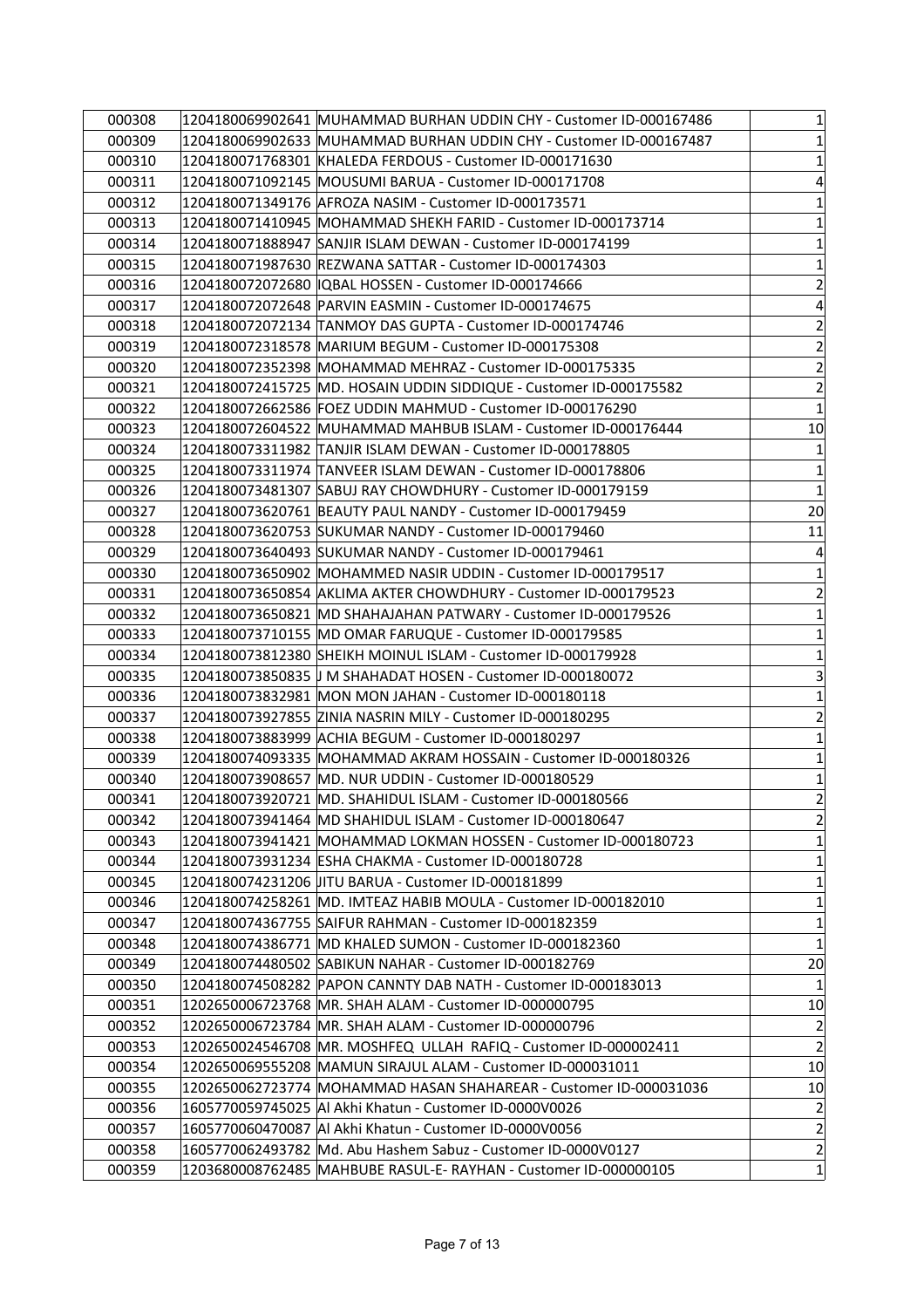| 000360           | 1203680009647655 MD. SHAHIDUL ISLAM MOLLAH - Customer ID-000000233      | 1                          |
|------------------|-------------------------------------------------------------------------|----------------------------|
| 000361           | 1203680015752044 RAZZAQUL HAIDER KHAN - Customer ID-000001424           | 1                          |
| 000362           | 1203680015954481 MD. SHARIFUL HOQUE KHAN - Customer ID-000001512        | $\mathbf{1}$               |
| 000363           | 1203680016021119  MD. RAFIQUL HAIDER - Customer ID-000001544            | 1                          |
| 000364           | 1203680016420052 MAHMUDUL HAQUE FAZZU - Customer ID-000001642           | $\mathbf 1$                |
| 000365           | 1203680016666411 ZAHURA BEGUM SHULEE - Customer ID-000001743            | $\mathbf 1$                |
| 000366           | 1203680018171080 MD. ABU HASAN - Customer ID-000002063                  | $\mathbf 1$                |
| 000367           | 1203680018314409 MD. FORHAD SIDDIQUE - Customer ID-000002117            | $\mathbf 1$                |
| 000368           | 1203680018330771 SORWAR ALAM - Customer ID-000002120                    | $\mathbf 1$                |
| 000369           | 1203680019212178 A.B.M. NAZMUL HOQUE - Customer ID-000002241            | $\mathbf 1$                |
| 000370           | 1203680019466806 CHOWDHURY MD. FEROZ BIN ALAM - Customer ID-000002290   | $\overline{\mathbf{c}}$    |
| 000371           | 1203680020459617 M.A. MUNIM RATUL - Customer ID-000002436               | $\overline{\mathbf{c}}$    |
| 000372           | 1203680021503868  INDRAJIT DEBNATH - Customer ID-000002569              | $\mathbf{1}$               |
| 000373           |                                                                         | $\mathbf 1$                |
| 000374           | 1203680021503635 KAWSAR AHMED SARKAR - Customer ID-000002614            | $\mathbf 1$                |
| 000375           |                                                                         | $\mathbf 1$                |
| 000376           | 1203680024735952 MOHD. NURUL ABSAR - Customer ID-000002904              | $\mathbf 1$                |
| 000377           | 1203680034352082 MOHAMMAD MAHADE IQBAL - Customer ID-000003323          | $\mathbf{1}$               |
| 000378           | 1203680037204269  MOHAMMAD ASHAQUR RAHMAN - Customer ID-000003397       | $\mathbf 1$                |
| 000379           | 1203680037403841 MD MOMINUR RAHMAN - Customer ID-000003403              | $\mathbf 1$                |
| 000380           | 1203680039491526 TAHMINA HOSSAIN - Customer ID-000003468                | $\mathbf 1$                |
| 000381           | 1203680040256064 A. H. M. MASUDUL HUQ - Customer ID-000003512           | $\mathbf 1$                |
| 000382           | 1203680041977333 SAMIHA SHARMIN SHIMMI - Customer ID-000003599          | 1                          |
| 000383           | 1203680019241365 MOHAMMAD ABDUL HAI MOLLAH - Customer ID-000003641      | $\mathbf 1$                |
| 000384           | 1203680043835070 MUNSHI RABIUL ISLAM - Customer ID-000003775            | $\mathbf 1$                |
| 000385           | 1203680044799062  NIBIRH JAWAD - Customer ID-000003819                  | $\mathbf 1$                |
| 000386           | 1203680045897944   MD ABUL KALAM AZAD - Customer ID-000003958           | $\mathbf 1$                |
| 000387           | 1203680048595139 BIDYUT KUMAR SAHA - Customer ID-000004030              | $\mathbf 1$                |
| 000388           | 1203680051206630 MD. ROKAN SARKER - Customer ID-000004193               | $\mathbf 1$                |
| 000389           | 1203680028343621 DR.MD.SHAHIDUL ISLAM - Customer ID-000004230           | $\mathbf 1$                |
| 000390           | 1203680053818394   MST. SHAHANA KHANAM - Customer ID-000004347          | $\mathbf 1$                |
| 000391           | 1203680032178800 MR. IMRUL KAYES - Customer ID-000004390                | $\mathbf 1$                |
| 000392           | 1203680018879205 MD. TAZUL ISLAM - Customer ID-000004576                | $\overline{\mathbf{c}}$    |
| 000393           | 1203680055422757 SUJAN KUMAR SAHA - Customer ID-000004673               | $\overline{2}$             |
| 000394           | 1203680044136237  INDRAJIT DEBNATH - Customer ID-000005584              | 1                          |
| 000395           | 1203680046771718 Bikash Kusum Chakraborty - Customer ID-000005902       | $\mathbf{1}$               |
| 000396           | 1203680006490194 Md. Jahangir Hossain - Customer ID-000007006           | $\mathbf{1}$               |
| 000397           | 1203680018236583 AL MAMUN KHAN - Customer ID-000007224                  | $\mathbf 1$                |
| 000398           | 1203680021264343 SOFIQUL ALAM - Customer ID-000007404                   | $\mathbf 1$                |
| 000399           | 1203680023269069 MD. JAMIL AKHTER KHAN ZILANI - Customer ID-000007474   | $\mathbf 1$                |
| 000400           | 1203680025958778 FARHAANA MUNMUN - Customer ID-000007575                | $\mathbf 1$                |
| 000401           | 1203680036193264 MD. MAHMUDUL HASAN - Customer ID-000007691             | 1                          |
| 000402           | 1203680039903212 A.M.M. MINHUJ-UL-HAQ - Customer ID-000007895           | $\mathbf 1$                |
| 000403           | 1203680062810105 MD. BADSHA GOARDER - Customer ID-000008314             | $\mathbf 1$                |
|                  |                                                                         |                            |
| 000404<br>000405 | 1203680016532541 A.T.M. Naimul Baset - Customer ID-000008383            | $\mathbf 1$<br>$\mathbf 1$ |
|                  | 1203680065400738 SABERINA KHALED - Customer ID-000008450                |                            |
| 000406           | 1203680068279192 MOHAMMAD HOSSAIN SADEQUE BIN S - Customer ID-000008503 | 10                         |
| 000407           | 1203680070173990 MOHAMMED JASIM UDDIN - Customer ID-000008547           | $\mathbf 1$                |
| 000408           | 1203680070174208 MOHAMMED JASIM UDDIN - Customer ID-000008548           | $\mathbf{1}$               |
| 000409           | 1203680063109967 ABRAR TEX FASHIONS LTD. - Customer ID-00000C160        | $\mathbf 1$                |
| 000410           | 1203680074161081 SAIFUL ISLAM - Customer ID-00000U007                   | $\mathbf 1$                |
| 000411           | 1203680057602282 SHEIKH JOGLUL TAREQ - Customer ID-000012088            | $\mathbf{1}$               |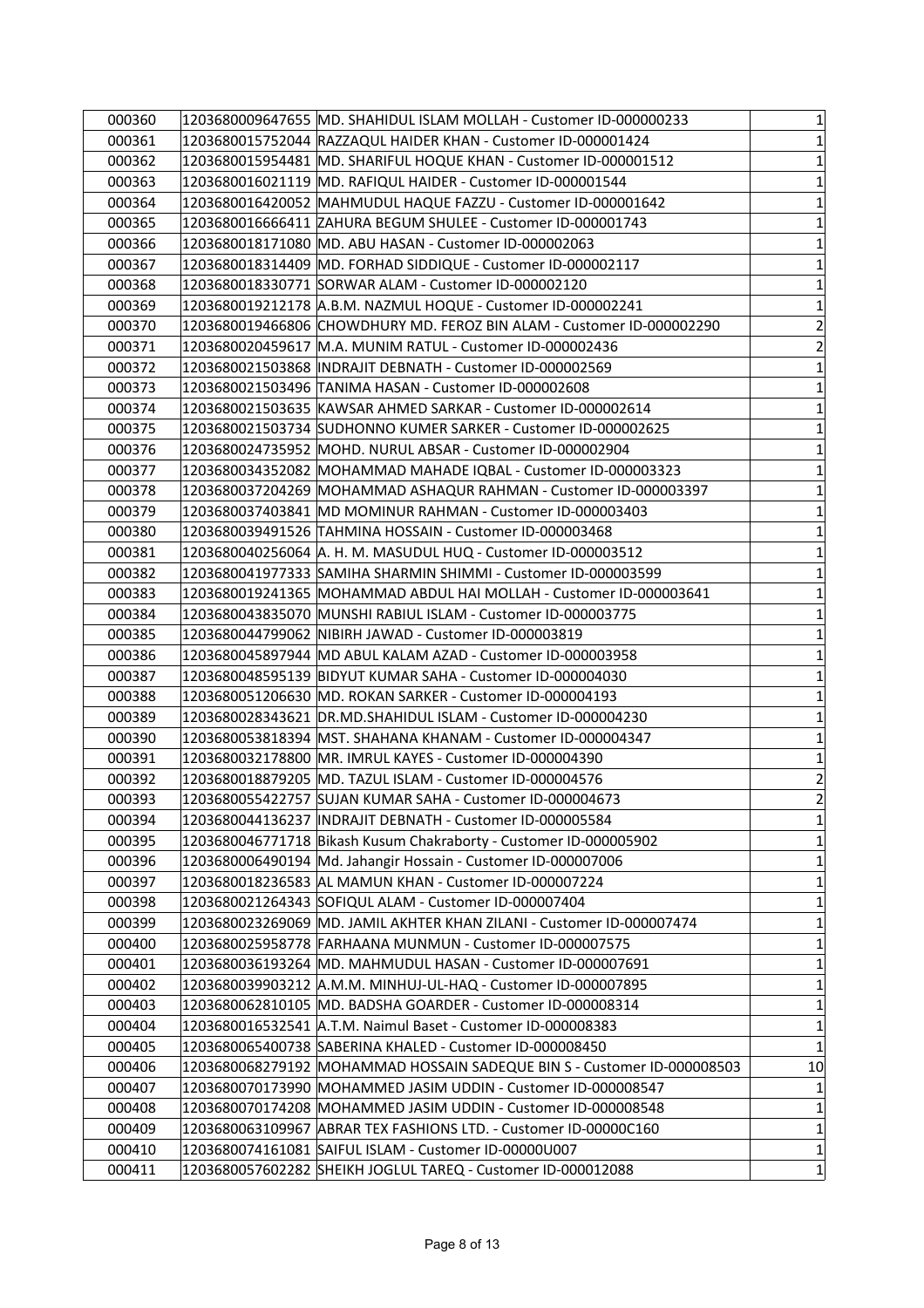| 000412 | 1203680058835236 KOYSAR AHMED CHOWDHUY - Customer ID-000012252         | $\mathbf{1}$                 |
|--------|------------------------------------------------------------------------|------------------------------|
| 000413 | 1203680061067774  TANVIR JAHAN - Customer ID-000012391                 | 1                            |
| 000414 | 1203680062917673  MD. FORHAD SIDDIQUEE - Customer ID-000012569         | $\mathbf 1$                  |
| 000415 |                                                                        | 1                            |
| 000416 |                                                                        | $\mathbf 1$                  |
| 000417 | 1203680022707683 KAZI EHSANUL HAQUE - Customer ID-000015049            | $\overline{\mathbf{c}}$      |
| 000418 | 1203680024128253  MD. YEAKUB ALI TALUKDER - Customer ID-000015098      | $\mathbf 1$                  |
| 000419 | 1203680024492563 MEFTAH UDDIN AHMED - Customer ID-000015119            | $\mathbf 1$                  |
| 000420 | 1203680032340545  MAHMUD HABIB ZAMAN - Customer ID-000015301           | $\mathbf 1$                  |
| 000421 | 1203680032951798  MD. MOINUL HASSAN - Customer ID-000015317            | $\mathbf 1$                  |
| 000422 | 1203680034334558  MOHAMMAD NUR-A-ALAM - Customer ID-000015362          | $\mathbf{1}$                 |
| 000423 | 1203680038029161  MD. JOHIRUL ISLAM - Customer ID-000015439            | $\mathbf 1$                  |
| 000424 | 1203680038314427  MD. HAFIZUR RAHMAN - Customer ID-000015442           | $\overline{2}$               |
| 000425 |                                                                        | $\mathbf 1$                  |
| 000426 |                                                                        | $\mathbf 1$                  |
| 000427 |                                                                        | $\mathbf 1$                  |
| 000428 | 1203680046161272  MOHAMMED NAZIM UDDIN - Customer ID-000015773         | $\mathbf 1$                  |
| 000429 | 1203680050053808  MD. ABU HASHEM SABUZ - Customer ID-000015870         | $\overline{2}$               |
| 000430 | 1203680050723282  MD. IMRAN AZIM - Customer ID-000015884               | $\mathbf 1$                  |
| 000431 | 1203680022818771 BABUL CHANDRA NAG - Customer ID-000015962             | $\overline{\mathbf{r}}$      |
| 000432 | 1203680057959115  MD. SAIFUL AZAM - Customer ID-000016250              | $\overline{\mathbf{c}}$      |
| 000433 | 1203680060426615  MOHAMMAD SHAHADAT HOSSAIN - Customer ID-000016373    | $\mathbf 1$                  |
| 000434 |                                                                        | 1                            |
| 000435 |                                                                        | $\mathbf 1$                  |
| 000436 | 1203680061509497 MOHAMMAD SAMIUL ALAM - Customer ID-000016477          | $\overline{2}$               |
| 000437 | 1203680061790124  MOHAMMAD HIRA SIAUDDIN - Customer ID-000016499       | $\mathbf 1$                  |
| 000438 | 1203680000070764 Dr. Md. Abbas Ali Khan - Customer ID-000016510        | 40                           |
| 000439 |                                                                        | $\mathbf{1}$                 |
| 000440 |                                                                        | 4                            |
| 000441 | 1203680064130788  MD SHAMIM - Customer ID-000016976                    | $\mathbf{1}$                 |
| 000442 | 1203680064205659  MOHAMMAD TOUFIQUE HABIB - Customer ID-000016986      | 30                           |
| 000443 | 1203680064982252  MD ARIFUL BARI - Customer ID-000017093               | 1                            |
| 000444 | 1203680066243941 SADIQUR RAHMAN - Customer ID-000017158                | $\overline{2}$               |
| 000445 | 1203680066288555 MD. HAFIZUR RAHMAN - Customer ID-000017164            | 10                           |
| 000446 | 1203680066509694 ABU TAREQ MD. MOINUL ISLAM - Customer ID-000017211    | 1                            |
| 000447 | 1203680067713832 MD RASHIDUL ISLAM - Customer ID-000017388             | 1                            |
| 000448 | 1203680067936233 UMME TANJIN RIMA - Customer ID-000017440              | $\mathbf{1}$                 |
| 000449 | 1203680068028201  MD. SAYEDUR RAHMAN - Customer ID-000017473           | $\mathbf 1$                  |
| 000450 | 1203680068246486 MUSTAFA TAHER - Customer ID-000017683                 | $\mathbf 1$                  |
| 000451 |                                                                        | 1                            |
| 000452 | 1203680068816633 MIRZA KAMRUL BASHAR SHUHAN - Customer ID-000017799    | $\mathbf 1$                  |
| 000453 |                                                                        | 1                            |
| 000454 | 1203680068839294 JEWEL BARUA - Customer ID-000017821                   | $\mathbf 1$                  |
| 000455 | 1203680068847720 TANVIR ALAM CHOWDHURY - Customer ID-000017833         | $\overline{2}$               |
|        | 1203680068850346 MOHAMMED DIDARUL ALAM - Customer ID-000017866         | $\mathbf 1$                  |
| 000456 | 1203680068949632 FAHMIDA SULTANA - Customer ID-000017991               | 10                           |
| 000457 | 1203680068949659  MUHAMMAD IMTIAZ MASUD - Customer ID-000017992        | 10                           |
| 000458 |                                                                        |                              |
| 000459 |                                                                        | $\mathbf{1}$                 |
| 000460 |                                                                        |                              |
| 000461 | 1203680068960743 ASIF RAHMAN - Customer ID-000018006                   | 1                            |
| 000462 | 1203680070741410 MOHAMMED HUMAYUN KABIR FOYSOL - Customer ID-000018149 | $\overline{\mathbf{c}}$<br>1 |
| 000463 | 1203680071684695 MD. NURULLAH - Customer ID-000018200                  | 1                            |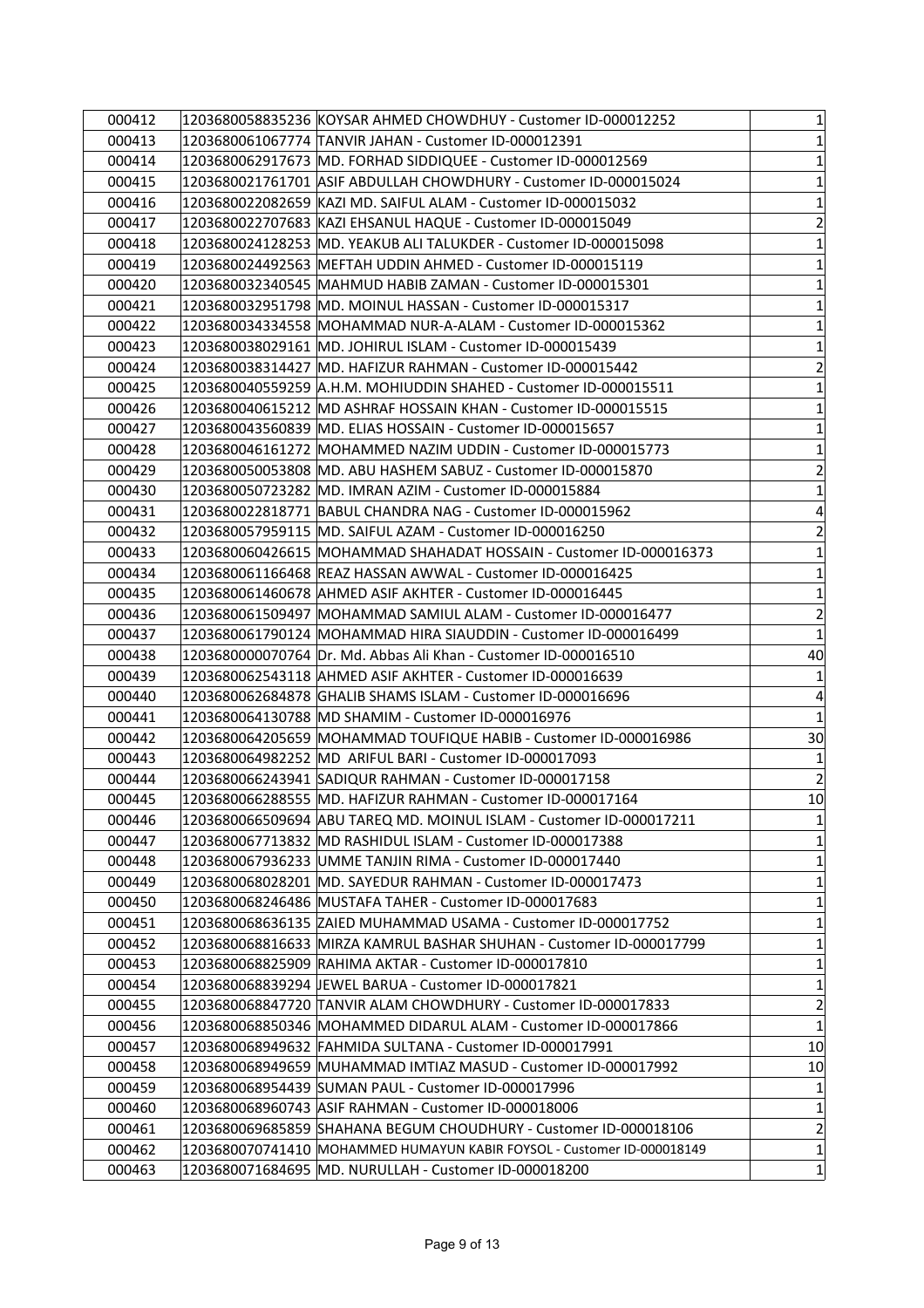| 000464 | 1203680071987408  MD. AMINUL ISLAM - Customer ID-000018227                 | 1              |
|--------|----------------------------------------------------------------------------|----------------|
| 000465 | 1203680072502861 SANJIT KUMER GHOSH - Customer ID-000018290                | 1              |
| 000466 |                                                                            | $\mathbf 1$    |
| 000467 | 1203680074026091  MAHMUD HASAN - Customer ID-000018607                     | 1              |
| 000468 | 1203680074263357  MOHAMMAD SHAJJAD HAYDER - Customer ID-000018637          | $\mathbf 1$    |
| 000469 | 1203680035300011 MD. RUHUL AMIN - Customer ID-000025098                    | $\mathbf 1$    |
| 000470 | 1203680042554971  MD. MUBASSHER HOSSAIN MUTTAQIN - Customer ID-000025387   | $\mathbf 1$    |
| 000471 | 1203680051304321 PRATIVA DEBNATH - Customer ID-000025996                   | $\mathbf{1}$   |
| 000472 | 1203680062664161  MD. SOLAIMAN - Customer ID-000026696                     | $\mathbf 1$    |
| 000473 |                                                                            | 3              |
| 000474 | 1203680064700223  MD. RABIUL ISLAM - Customer ID-000026818                 | $\mathbf{1}$   |
| 000475 | 1203680064807991  MD. SOLAIMAN - Customer ID-000026824                     | $\mathbf 1$    |
| 000476 | 1203680064962753  MD. AKIDUL ISLAM - Customer ID-000026840                 | $\mathbf 1$    |
| 000477 |                                                                            | $\mathbf 1$    |
| 000478 |                                                                            | 5              |
| 000479 |                                                                            | 3              |
| 000480 | 1203680008432573  MOHAMMAD SARWARUL ISLAM. - Customer ID-000030155         | $\mathbf 1$    |
| 000481 |                                                                            | 20             |
| 000482 |                                                                            | $\mathbf 1$    |
| 000483 | 1203680053630328 MD. MEHEDI HASAN - Customer ID-000030491                  | $\mathbf{1}$   |
| 000484 |                                                                            | $\mathbf{1}$   |
| 000485 | 1203680061727681  MD. AKTARUZZAMAN - Customer ID-000030808                 | $\mathbf 1$    |
| 000486 |                                                                            | 4              |
| 000487 | $ 1203680067070341 $ A H M HAMIDUL HOQUE CHOWDHURY - Customer ID-000031074 | $\mathbf 1$    |
| 000488 | 1203680067290218 SHAHANA MAIMUN CHOWDHURY - Customer ID-000031079          | $\mathbf 1$    |
| 000489 | 1203680073498860  MD. MOSTAFIZUR RAHMAN - Customer ID-000031280            | $\mathbf 1$    |
| 000490 | 1203680074457743  MD. POPONUR ISLAM - Customer ID-000031381                | $\mathbf 1$    |
| 000491 |                                                                            | $\mathbf 1$    |
| 000492 | 1203680048296282  SUMAN SAHA - Customer ID-000040451                       | $\mathbf 1$    |
| 000493 | 1203680021893971 MD. TOWHIDUL ISLAM - Customer ID-000041020                | 4              |
| 000494 |                                                                            | 20             |
| 000495 |                                                                            | 1              |
| 000496 | 1203680019108538  MOSTOFA REZAUL KABIR - Customer ID-000045141             | $\mathbf 1$    |
| 000497 | 1203680043572653 ANJUMAN ARA BEGUM - Customer ID-000050089                 | $\overline{4}$ |
| 000498 | 1203680050114815 MOHAMMAD HASAN AL BONY SADAR - Customer ID-000050228      | 1              |
| 000499 | 1203680050276781 MUSA TALUKDAR - Customer ID-000050233                     | 1              |
| 000500 |                                                                            | $\mathbf{1}$   |
| 000501 | 1203680073664453  MD. NAZMUL HASAN - Customer ID-000051492                 | $\mathbf 1$    |
| 000502 | 1203680073829801 FARHANA KADER - Customer ID-000051534                     | 4              |
| 000503 | 1203680074391254  N. S. M. MUZZAMMEL HUQ - Customer ID-000051584           | $\mathbf 1$    |
| 000504 | 1203680058437083  MD. SHAHARIAR KAMAL - Customer ID-000060212              | $\mathbf 1$    |
| 000505 | 1203680058573805  MD. IMRANUL ABEDIN - Customer ID-000060306               | 1              |
| 000506 | 1203680059518905 MD. ANAWAR RASHID - Customer ID-000060526                 | $\mathbf 1$    |
| 000507 | 1203680059823282 MD. RIAZUL KARIM KHAN - Customer ID-000060574             | $\mathbf 1$    |
| 000508 | 1203680060792892 REZOANA YASMIN - Customer ID-000060753                    | $\mathbf{1}$   |
| 000509 | 1203680060881926 MD. SADEKUR RAHMAN SHARIF - Customer ID-000060780         | $\mathbf 1$    |
| 000510 |                                                                            | 1              |
| 000511 | 1203680062010130  MD SULTAN MAHMOOD - Customer ID-000061000                | $\mathbf 1$    |
| 000512 | 1203680062152266 MIZANUR RAHMAN BHUIYAN - Customer ID-000061068            | $\mathbf{1}$   |
| 000513 | 1203680062265335  ASIF AHMED - Customer ID-000061126                       | 10             |
| 000514 | 1203680062483049  M.A. FARHAN - Customer ID-000061236                      | 1              |
| 000515 | 1203680062607343 FAHIM ISLAM - Customer ID-000061335                       | 1              |
|        |                                                                            |                |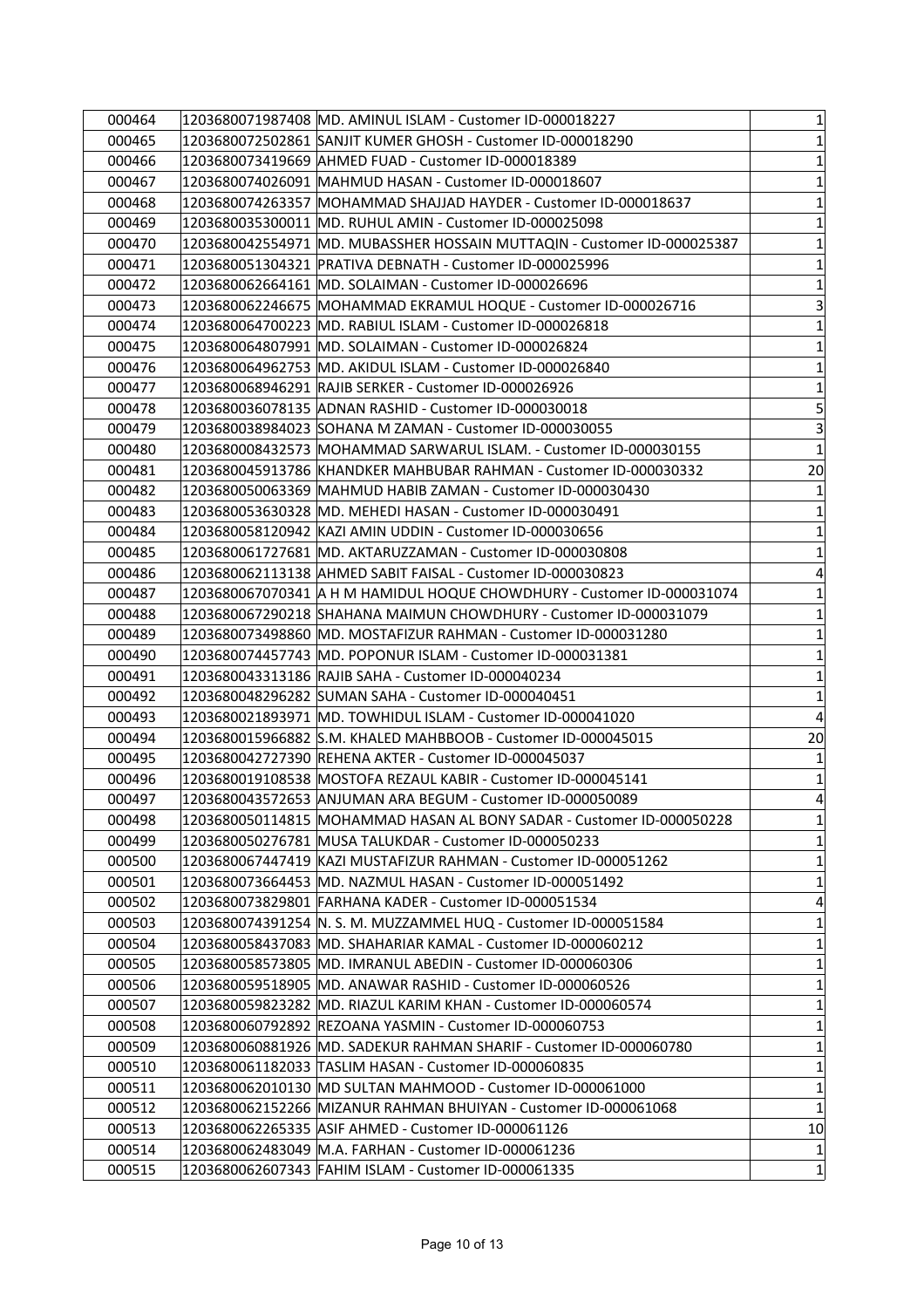| 000517<br>1203680062902368 MD. AMANULLAH - Customer ID-000061466<br>000518<br>1203680062902341 BIRENDRA CHANDRA DAS - Customer ID-000061468<br>000519<br>1203680062905013 SONJOY KUMAR BALA - Customer ID-000061470<br>000520<br>1203680062942051   MIR OMAR NASER - Customer ID-000061487<br>1203680062952222 CHOWDHURY AKHTAR ASIF - Customer ID-000061507<br>000521<br>000522<br>1203680061492122 Nazia Farhat - Customer ID-000061543<br>000523<br>1203680063391425 MD. RUBAIYAT SARWAR - Customer ID-000061616<br>1203680055430458 MD. SADDAM HOSSAIN SIKDER - Customer ID-000061934<br>000524<br>000525<br>000526<br> 1203680068100379  M. IJAZ AHMAD SAADI - Customer ID-000062258<br>000527<br>1203680068150937 RAZIB HASAN BIN REZANUR - Customer ID-000062268<br>1203680068856394 MD. SHORIFUL ISLAM - Customer ID-000062397<br>000528<br>000529<br>1203680068951866 MOHAMMAD ASAD IBNE HOSSAIN - Customer ID-000062436<br>000530<br>1203680068956644 SHAYEK MD. SALAH UDDIN - Customer ID-000062446<br>000531<br>1203680072168427 M K SAIFULLAH - Customer ID-000062694<br>000532<br>1203680072551639 MOHAMMOD RAFIQUL ISLAM - Customer ID-000062767<br>000533<br>1203680073860388 MD. PARVEJ SAYAL - Customer ID-0000OBO62<br>000534<br>1203680063205863  TRADING BUSINEES BANGLADESH - Customer ID-000C15032<br>000535<br> 1203680070449100  MOHAMMED SHAHAB UDDIN - Customer ID-000N15019<br>1203680073938782 Ashraful Karim Miraz - Customer ID-000OBO123<br>000536<br>000537<br>1203680074062205 MD SAYDUR RAHMAN - Customer ID-000OBO167<br>000538<br>1203680074155842  MOHAMMAD MASUD SOLAIMAN - Customer ID-0000BO211 <br>1203680074246075 Md. Yousuf Hossain - Customer ID-000OBO242<br>000539<br>1203680074453581 Tamalika Bairagi - Customer ID-000OBO345<br>000540<br>000541<br>1203680073881336 Mohammad Arif Uddin - Customer ID-000obo113<br>000542<br>1203680073956621 Nafejul Quadiem - Customer ID-000obo130<br>000543<br>1201560016558211 Rehana Sultana - Customer ID-000006521<br>000544<br>1201560016778832 Md. Saiful Islam - Customer ID-000006574<br>000545<br> 1201560000907056  Md. Afzal Hossain - Customer ID-00000A294<br>1201560000454259 Md. Monzur Rahman - Customer ID-00000M225<br>000546<br>000547<br>1201560002099771 Md. Monir Hossain Sarker - Customer ID-00000M377<br>1201560004265285 Prosenjit Chakraboty - Customer ID-00000P130<br>000548<br>1201560042086021 Md. Mazibur Rahman - Customer ID-000014422<br>000549<br>1201560052952719 Sabina Yesmin. - Customer ID-000017742<br>000550<br>000551<br>1201560063746592 Md. Alamgir Hossain - Customer ID-000020104<br>1201560012301530 Abul Kalam Mohammad Jasimuddi - Customer ID-000021290<br>000552<br>1603700016799922 A.H.M. RAHMATULLAH - Customer ID-000001407<br>000553<br>000554<br>1603700016799930 A.H.M. RAHMATULLAH - Customer ID-000001408<br>000555<br>1603700004646429 ENGR. MD. ESKANDER ALI KHAN - Customer ID-000003119<br>000556<br>1603700037666076 GULAM MOULA CHOUDHURY - Customer ID-000003225<br>000557<br>1603700043436378 KAMRUL HASAN - Customer ID-000003541<br>000558<br>1603700049838380 MR. S M MUIED HOSSAIN - Customer ID-000004013<br>000559<br>1603700070766806 MD. NAZMUL AHSAN - Customer ID-000006339<br>000560<br>1603700072533245 MAHMUDUR ROUF CHOWDHURY - Customer ID-000006495<br>000561<br>1603700073740082 MOSTANSER BILLAH - Customer ID-000006594<br>000562<br>1603700005426199 Md.Iqbal Hossain Khan - Customer ID-000010034<br>000563<br>1603700052964806 DR. MD MAHBUR RASHID SARKER - Customer ID-000010734<br>000564<br> 1603700053846338  MAMUN MIAH - Customer ID-000010809<br>000565<br>1603700057653531 MD. SHAHABUL ISLAM - Customer ID-000011441<br>000566<br>1603700057653548 MD. SHAHABUL ISLAM - Customer ID-000011442<br>000567<br>1603700058602573 MD. SEKENDAR ALI - Customer ID-000011569 | 000516 | 1203680062640945 ANISUL HAQUE - Customer ID-000061361 | $\mathbf{1}$ |
|--------------------------------------------------------------------------------------------------------------------------------------------------------------------------------------------------------------------------------------------------------------------------------------------------------------------------------------------------------------------------------------------------------------------------------------------------------------------------------------------------------------------------------------------------------------------------------------------------------------------------------------------------------------------------------------------------------------------------------------------------------------------------------------------------------------------------------------------------------------------------------------------------------------------------------------------------------------------------------------------------------------------------------------------------------------------------------------------------------------------------------------------------------------------------------------------------------------------------------------------------------------------------------------------------------------------------------------------------------------------------------------------------------------------------------------------------------------------------------------------------------------------------------------------------------------------------------------------------------------------------------------------------------------------------------------------------------------------------------------------------------------------------------------------------------------------------------------------------------------------------------------------------------------------------------------------------------------------------------------------------------------------------------------------------------------------------------------------------------------------------------------------------------------------------------------------------------------------------------------------------------------------------------------------------------------------------------------------------------------------------------------------------------------------------------------------------------------------------------------------------------------------------------------------------------------------------------------------------------------------------------------------------------------------------------------------------------------------------------------------------------------------------------------------------------------------------------------------------------------------------------------------------------------------------------------------------------------------------------------------------------------------------------------------------------------------------------------------------------------------------------------------------------------------------------------------------------------------------------------------------------------------------------------------------------------------------------------------------------------------------------------------------------------------------------------------------------------------------------------------------------------------------------------------------------------------------------------------------------------------------------------------------------------------------------------------------------------------------------------------------------------------------------------------------------------------------------------------------------------------|--------|-------------------------------------------------------|--------------|
| $\overline{2}$<br>20<br>$\mathbf{1}$<br>$\mathbf{1}$<br>$\mathbf{2}$<br>$\mathbf{1}$<br>$\mathbf{1}$<br>$\mathbf{1}$<br>$\vert 4 \vert$<br>$\mathbf{1}$<br>$\mathbf{1}$<br>$\mathbf{1}$<br>$\overline{2}$<br>$\overline{4}$<br>$\mathbf{1}$<br>$\mathbf{1}$<br>$\overline{\mathbf{3}}$<br>$\overline{2}$<br>$\mathbf{1}$<br>$\mathbf{1}$<br>$\mathbf{1}$<br>$\mathbf{1}$<br>$\overline{2}$<br>$\mathbf{1}$<br>$\mathbf{2}$<br>$\mathbf{1}$<br>$\mathbf{1}$<br>20<br>$\vert 4 \vert$<br>$\overline{2}$<br>20<br>$\overline{2}$<br>$\vert 4 \vert$<br>$\mathbf{1}$<br>$\overline{2}$<br>10<br>10<br>10<br>$\overline{2}$<br>$\overline{2}$<br>100<br>$\overline{3}$<br>$\mathbf{1}$<br>$\mathbf{2}$<br>20<br>$\mathbf{1}$<br>$\mathbf{1}$<br>$\mathbf{1}$<br>$\mathbf{1}$<br>$\mathbf{1}$                                                                                                                                                                                                                                                                                                                                                                                                                                                                                                                                                                                                                                                                                                                                                                                                                                                                                                                                                                                                                                                                                                                                                                                                                                                                                                                                                                                                                                                                                                                                                                                                                                                                                                                                                                                                                                                                                                                                                                                                                                                                                                                                                                                                                                                                                                                                                                                                                                                                                                                                                                                                                                                                                                                                                                                                                                                                                                                                                                                                                                                                            |        |                                                       | $\mathbf{1}$ |
|                                                                                                                                                                                                                                                                                                                                                                                                                                                                                                                                                                                                                                                                                                                                                                                                                                                                                                                                                                                                                                                                                                                                                                                                                                                                                                                                                                                                                                                                                                                                                                                                                                                                                                                                                                                                                                                                                                                                                                                                                                                                                                                                                                                                                                                                                                                                                                                                                                                                                                                                                                                                                                                                                                                                                                                                                                                                                                                                                                                                                                                                                                                                                                                                                                                                                                                                                                                                                                                                                                                                                                                                                                                                                                                                                                                                                                                                    |        |                                                       |              |
|                                                                                                                                                                                                                                                                                                                                                                                                                                                                                                                                                                                                                                                                                                                                                                                                                                                                                                                                                                                                                                                                                                                                                                                                                                                                                                                                                                                                                                                                                                                                                                                                                                                                                                                                                                                                                                                                                                                                                                                                                                                                                                                                                                                                                                                                                                                                                                                                                                                                                                                                                                                                                                                                                                                                                                                                                                                                                                                                                                                                                                                                                                                                                                                                                                                                                                                                                                                                                                                                                                                                                                                                                                                                                                                                                                                                                                                                    |        |                                                       |              |
|                                                                                                                                                                                                                                                                                                                                                                                                                                                                                                                                                                                                                                                                                                                                                                                                                                                                                                                                                                                                                                                                                                                                                                                                                                                                                                                                                                                                                                                                                                                                                                                                                                                                                                                                                                                                                                                                                                                                                                                                                                                                                                                                                                                                                                                                                                                                                                                                                                                                                                                                                                                                                                                                                                                                                                                                                                                                                                                                                                                                                                                                                                                                                                                                                                                                                                                                                                                                                                                                                                                                                                                                                                                                                                                                                                                                                                                                    |        |                                                       |              |
|                                                                                                                                                                                                                                                                                                                                                                                                                                                                                                                                                                                                                                                                                                                                                                                                                                                                                                                                                                                                                                                                                                                                                                                                                                                                                                                                                                                                                                                                                                                                                                                                                                                                                                                                                                                                                                                                                                                                                                                                                                                                                                                                                                                                                                                                                                                                                                                                                                                                                                                                                                                                                                                                                                                                                                                                                                                                                                                                                                                                                                                                                                                                                                                                                                                                                                                                                                                                                                                                                                                                                                                                                                                                                                                                                                                                                                                                    |        |                                                       |              |
|                                                                                                                                                                                                                                                                                                                                                                                                                                                                                                                                                                                                                                                                                                                                                                                                                                                                                                                                                                                                                                                                                                                                                                                                                                                                                                                                                                                                                                                                                                                                                                                                                                                                                                                                                                                                                                                                                                                                                                                                                                                                                                                                                                                                                                                                                                                                                                                                                                                                                                                                                                                                                                                                                                                                                                                                                                                                                                                                                                                                                                                                                                                                                                                                                                                                                                                                                                                                                                                                                                                                                                                                                                                                                                                                                                                                                                                                    |        |                                                       |              |
|                                                                                                                                                                                                                                                                                                                                                                                                                                                                                                                                                                                                                                                                                                                                                                                                                                                                                                                                                                                                                                                                                                                                                                                                                                                                                                                                                                                                                                                                                                                                                                                                                                                                                                                                                                                                                                                                                                                                                                                                                                                                                                                                                                                                                                                                                                                                                                                                                                                                                                                                                                                                                                                                                                                                                                                                                                                                                                                                                                                                                                                                                                                                                                                                                                                                                                                                                                                                                                                                                                                                                                                                                                                                                                                                                                                                                                                                    |        |                                                       |              |
|                                                                                                                                                                                                                                                                                                                                                                                                                                                                                                                                                                                                                                                                                                                                                                                                                                                                                                                                                                                                                                                                                                                                                                                                                                                                                                                                                                                                                                                                                                                                                                                                                                                                                                                                                                                                                                                                                                                                                                                                                                                                                                                                                                                                                                                                                                                                                                                                                                                                                                                                                                                                                                                                                                                                                                                                                                                                                                                                                                                                                                                                                                                                                                                                                                                                                                                                                                                                                                                                                                                                                                                                                                                                                                                                                                                                                                                                    |        |                                                       |              |
|                                                                                                                                                                                                                                                                                                                                                                                                                                                                                                                                                                                                                                                                                                                                                                                                                                                                                                                                                                                                                                                                                                                                                                                                                                                                                                                                                                                                                                                                                                                                                                                                                                                                                                                                                                                                                                                                                                                                                                                                                                                                                                                                                                                                                                                                                                                                                                                                                                                                                                                                                                                                                                                                                                                                                                                                                                                                                                                                                                                                                                                                                                                                                                                                                                                                                                                                                                                                                                                                                                                                                                                                                                                                                                                                                                                                                                                                    |        |                                                       |              |
|                                                                                                                                                                                                                                                                                                                                                                                                                                                                                                                                                                                                                                                                                                                                                                                                                                                                                                                                                                                                                                                                                                                                                                                                                                                                                                                                                                                                                                                                                                                                                                                                                                                                                                                                                                                                                                                                                                                                                                                                                                                                                                                                                                                                                                                                                                                                                                                                                                                                                                                                                                                                                                                                                                                                                                                                                                                                                                                                                                                                                                                                                                                                                                                                                                                                                                                                                                                                                                                                                                                                                                                                                                                                                                                                                                                                                                                                    |        |                                                       |              |
|                                                                                                                                                                                                                                                                                                                                                                                                                                                                                                                                                                                                                                                                                                                                                                                                                                                                                                                                                                                                                                                                                                                                                                                                                                                                                                                                                                                                                                                                                                                                                                                                                                                                                                                                                                                                                                                                                                                                                                                                                                                                                                                                                                                                                                                                                                                                                                                                                                                                                                                                                                                                                                                                                                                                                                                                                                                                                                                                                                                                                                                                                                                                                                                                                                                                                                                                                                                                                                                                                                                                                                                                                                                                                                                                                                                                                                                                    |        |                                                       |              |
|                                                                                                                                                                                                                                                                                                                                                                                                                                                                                                                                                                                                                                                                                                                                                                                                                                                                                                                                                                                                                                                                                                                                                                                                                                                                                                                                                                                                                                                                                                                                                                                                                                                                                                                                                                                                                                                                                                                                                                                                                                                                                                                                                                                                                                                                                                                                                                                                                                                                                                                                                                                                                                                                                                                                                                                                                                                                                                                                                                                                                                                                                                                                                                                                                                                                                                                                                                                                                                                                                                                                                                                                                                                                                                                                                                                                                                                                    |        |                                                       |              |
|                                                                                                                                                                                                                                                                                                                                                                                                                                                                                                                                                                                                                                                                                                                                                                                                                                                                                                                                                                                                                                                                                                                                                                                                                                                                                                                                                                                                                                                                                                                                                                                                                                                                                                                                                                                                                                                                                                                                                                                                                                                                                                                                                                                                                                                                                                                                                                                                                                                                                                                                                                                                                                                                                                                                                                                                                                                                                                                                                                                                                                                                                                                                                                                                                                                                                                                                                                                                                                                                                                                                                                                                                                                                                                                                                                                                                                                                    |        |                                                       |              |
|                                                                                                                                                                                                                                                                                                                                                                                                                                                                                                                                                                                                                                                                                                                                                                                                                                                                                                                                                                                                                                                                                                                                                                                                                                                                                                                                                                                                                                                                                                                                                                                                                                                                                                                                                                                                                                                                                                                                                                                                                                                                                                                                                                                                                                                                                                                                                                                                                                                                                                                                                                                                                                                                                                                                                                                                                                                                                                                                                                                                                                                                                                                                                                                                                                                                                                                                                                                                                                                                                                                                                                                                                                                                                                                                                                                                                                                                    |        |                                                       |              |
|                                                                                                                                                                                                                                                                                                                                                                                                                                                                                                                                                                                                                                                                                                                                                                                                                                                                                                                                                                                                                                                                                                                                                                                                                                                                                                                                                                                                                                                                                                                                                                                                                                                                                                                                                                                                                                                                                                                                                                                                                                                                                                                                                                                                                                                                                                                                                                                                                                                                                                                                                                                                                                                                                                                                                                                                                                                                                                                                                                                                                                                                                                                                                                                                                                                                                                                                                                                                                                                                                                                                                                                                                                                                                                                                                                                                                                                                    |        |                                                       |              |
|                                                                                                                                                                                                                                                                                                                                                                                                                                                                                                                                                                                                                                                                                                                                                                                                                                                                                                                                                                                                                                                                                                                                                                                                                                                                                                                                                                                                                                                                                                                                                                                                                                                                                                                                                                                                                                                                                                                                                                                                                                                                                                                                                                                                                                                                                                                                                                                                                                                                                                                                                                                                                                                                                                                                                                                                                                                                                                                                                                                                                                                                                                                                                                                                                                                                                                                                                                                                                                                                                                                                                                                                                                                                                                                                                                                                                                                                    |        |                                                       |              |
|                                                                                                                                                                                                                                                                                                                                                                                                                                                                                                                                                                                                                                                                                                                                                                                                                                                                                                                                                                                                                                                                                                                                                                                                                                                                                                                                                                                                                                                                                                                                                                                                                                                                                                                                                                                                                                                                                                                                                                                                                                                                                                                                                                                                                                                                                                                                                                                                                                                                                                                                                                                                                                                                                                                                                                                                                                                                                                                                                                                                                                                                                                                                                                                                                                                                                                                                                                                                                                                                                                                                                                                                                                                                                                                                                                                                                                                                    |        |                                                       |              |
|                                                                                                                                                                                                                                                                                                                                                                                                                                                                                                                                                                                                                                                                                                                                                                                                                                                                                                                                                                                                                                                                                                                                                                                                                                                                                                                                                                                                                                                                                                                                                                                                                                                                                                                                                                                                                                                                                                                                                                                                                                                                                                                                                                                                                                                                                                                                                                                                                                                                                                                                                                                                                                                                                                                                                                                                                                                                                                                                                                                                                                                                                                                                                                                                                                                                                                                                                                                                                                                                                                                                                                                                                                                                                                                                                                                                                                                                    |        |                                                       |              |
|                                                                                                                                                                                                                                                                                                                                                                                                                                                                                                                                                                                                                                                                                                                                                                                                                                                                                                                                                                                                                                                                                                                                                                                                                                                                                                                                                                                                                                                                                                                                                                                                                                                                                                                                                                                                                                                                                                                                                                                                                                                                                                                                                                                                                                                                                                                                                                                                                                                                                                                                                                                                                                                                                                                                                                                                                                                                                                                                                                                                                                                                                                                                                                                                                                                                                                                                                                                                                                                                                                                                                                                                                                                                                                                                                                                                                                                                    |        |                                                       |              |
|                                                                                                                                                                                                                                                                                                                                                                                                                                                                                                                                                                                                                                                                                                                                                                                                                                                                                                                                                                                                                                                                                                                                                                                                                                                                                                                                                                                                                                                                                                                                                                                                                                                                                                                                                                                                                                                                                                                                                                                                                                                                                                                                                                                                                                                                                                                                                                                                                                                                                                                                                                                                                                                                                                                                                                                                                                                                                                                                                                                                                                                                                                                                                                                                                                                                                                                                                                                                                                                                                                                                                                                                                                                                                                                                                                                                                                                                    |        |                                                       |              |
|                                                                                                                                                                                                                                                                                                                                                                                                                                                                                                                                                                                                                                                                                                                                                                                                                                                                                                                                                                                                                                                                                                                                                                                                                                                                                                                                                                                                                                                                                                                                                                                                                                                                                                                                                                                                                                                                                                                                                                                                                                                                                                                                                                                                                                                                                                                                                                                                                                                                                                                                                                                                                                                                                                                                                                                                                                                                                                                                                                                                                                                                                                                                                                                                                                                                                                                                                                                                                                                                                                                                                                                                                                                                                                                                                                                                                                                                    |        |                                                       |              |
|                                                                                                                                                                                                                                                                                                                                                                                                                                                                                                                                                                                                                                                                                                                                                                                                                                                                                                                                                                                                                                                                                                                                                                                                                                                                                                                                                                                                                                                                                                                                                                                                                                                                                                                                                                                                                                                                                                                                                                                                                                                                                                                                                                                                                                                                                                                                                                                                                                                                                                                                                                                                                                                                                                                                                                                                                                                                                                                                                                                                                                                                                                                                                                                                                                                                                                                                                                                                                                                                                                                                                                                                                                                                                                                                                                                                                                                                    |        |                                                       |              |
|                                                                                                                                                                                                                                                                                                                                                                                                                                                                                                                                                                                                                                                                                                                                                                                                                                                                                                                                                                                                                                                                                                                                                                                                                                                                                                                                                                                                                                                                                                                                                                                                                                                                                                                                                                                                                                                                                                                                                                                                                                                                                                                                                                                                                                                                                                                                                                                                                                                                                                                                                                                                                                                                                                                                                                                                                                                                                                                                                                                                                                                                                                                                                                                                                                                                                                                                                                                                                                                                                                                                                                                                                                                                                                                                                                                                                                                                    |        |                                                       |              |
|                                                                                                                                                                                                                                                                                                                                                                                                                                                                                                                                                                                                                                                                                                                                                                                                                                                                                                                                                                                                                                                                                                                                                                                                                                                                                                                                                                                                                                                                                                                                                                                                                                                                                                                                                                                                                                                                                                                                                                                                                                                                                                                                                                                                                                                                                                                                                                                                                                                                                                                                                                                                                                                                                                                                                                                                                                                                                                                                                                                                                                                                                                                                                                                                                                                                                                                                                                                                                                                                                                                                                                                                                                                                                                                                                                                                                                                                    |        |                                                       |              |
|                                                                                                                                                                                                                                                                                                                                                                                                                                                                                                                                                                                                                                                                                                                                                                                                                                                                                                                                                                                                                                                                                                                                                                                                                                                                                                                                                                                                                                                                                                                                                                                                                                                                                                                                                                                                                                                                                                                                                                                                                                                                                                                                                                                                                                                                                                                                                                                                                                                                                                                                                                                                                                                                                                                                                                                                                                                                                                                                                                                                                                                                                                                                                                                                                                                                                                                                                                                                                                                                                                                                                                                                                                                                                                                                                                                                                                                                    |        |                                                       |              |
|                                                                                                                                                                                                                                                                                                                                                                                                                                                                                                                                                                                                                                                                                                                                                                                                                                                                                                                                                                                                                                                                                                                                                                                                                                                                                                                                                                                                                                                                                                                                                                                                                                                                                                                                                                                                                                                                                                                                                                                                                                                                                                                                                                                                                                                                                                                                                                                                                                                                                                                                                                                                                                                                                                                                                                                                                                                                                                                                                                                                                                                                                                                                                                                                                                                                                                                                                                                                                                                                                                                                                                                                                                                                                                                                                                                                                                                                    |        |                                                       |              |
|                                                                                                                                                                                                                                                                                                                                                                                                                                                                                                                                                                                                                                                                                                                                                                                                                                                                                                                                                                                                                                                                                                                                                                                                                                                                                                                                                                                                                                                                                                                                                                                                                                                                                                                                                                                                                                                                                                                                                                                                                                                                                                                                                                                                                                                                                                                                                                                                                                                                                                                                                                                                                                                                                                                                                                                                                                                                                                                                                                                                                                                                                                                                                                                                                                                                                                                                                                                                                                                                                                                                                                                                                                                                                                                                                                                                                                                                    |        |                                                       |              |
|                                                                                                                                                                                                                                                                                                                                                                                                                                                                                                                                                                                                                                                                                                                                                                                                                                                                                                                                                                                                                                                                                                                                                                                                                                                                                                                                                                                                                                                                                                                                                                                                                                                                                                                                                                                                                                                                                                                                                                                                                                                                                                                                                                                                                                                                                                                                                                                                                                                                                                                                                                                                                                                                                                                                                                                                                                                                                                                                                                                                                                                                                                                                                                                                                                                                                                                                                                                                                                                                                                                                                                                                                                                                                                                                                                                                                                                                    |        |                                                       |              |
|                                                                                                                                                                                                                                                                                                                                                                                                                                                                                                                                                                                                                                                                                                                                                                                                                                                                                                                                                                                                                                                                                                                                                                                                                                                                                                                                                                                                                                                                                                                                                                                                                                                                                                                                                                                                                                                                                                                                                                                                                                                                                                                                                                                                                                                                                                                                                                                                                                                                                                                                                                                                                                                                                                                                                                                                                                                                                                                                                                                                                                                                                                                                                                                                                                                                                                                                                                                                                                                                                                                                                                                                                                                                                                                                                                                                                                                                    |        |                                                       |              |
|                                                                                                                                                                                                                                                                                                                                                                                                                                                                                                                                                                                                                                                                                                                                                                                                                                                                                                                                                                                                                                                                                                                                                                                                                                                                                                                                                                                                                                                                                                                                                                                                                                                                                                                                                                                                                                                                                                                                                                                                                                                                                                                                                                                                                                                                                                                                                                                                                                                                                                                                                                                                                                                                                                                                                                                                                                                                                                                                                                                                                                                                                                                                                                                                                                                                                                                                                                                                                                                                                                                                                                                                                                                                                                                                                                                                                                                                    |        |                                                       |              |
|                                                                                                                                                                                                                                                                                                                                                                                                                                                                                                                                                                                                                                                                                                                                                                                                                                                                                                                                                                                                                                                                                                                                                                                                                                                                                                                                                                                                                                                                                                                                                                                                                                                                                                                                                                                                                                                                                                                                                                                                                                                                                                                                                                                                                                                                                                                                                                                                                                                                                                                                                                                                                                                                                                                                                                                                                                                                                                                                                                                                                                                                                                                                                                                                                                                                                                                                                                                                                                                                                                                                                                                                                                                                                                                                                                                                                                                                    |        |                                                       |              |
|                                                                                                                                                                                                                                                                                                                                                                                                                                                                                                                                                                                                                                                                                                                                                                                                                                                                                                                                                                                                                                                                                                                                                                                                                                                                                                                                                                                                                                                                                                                                                                                                                                                                                                                                                                                                                                                                                                                                                                                                                                                                                                                                                                                                                                                                                                                                                                                                                                                                                                                                                                                                                                                                                                                                                                                                                                                                                                                                                                                                                                                                                                                                                                                                                                                                                                                                                                                                                                                                                                                                                                                                                                                                                                                                                                                                                                                                    |        |                                                       |              |
|                                                                                                                                                                                                                                                                                                                                                                                                                                                                                                                                                                                                                                                                                                                                                                                                                                                                                                                                                                                                                                                                                                                                                                                                                                                                                                                                                                                                                                                                                                                                                                                                                                                                                                                                                                                                                                                                                                                                                                                                                                                                                                                                                                                                                                                                                                                                                                                                                                                                                                                                                                                                                                                                                                                                                                                                                                                                                                                                                                                                                                                                                                                                                                                                                                                                                                                                                                                                                                                                                                                                                                                                                                                                                                                                                                                                                                                                    |        |                                                       |              |
|                                                                                                                                                                                                                                                                                                                                                                                                                                                                                                                                                                                                                                                                                                                                                                                                                                                                                                                                                                                                                                                                                                                                                                                                                                                                                                                                                                                                                                                                                                                                                                                                                                                                                                                                                                                                                                                                                                                                                                                                                                                                                                                                                                                                                                                                                                                                                                                                                                                                                                                                                                                                                                                                                                                                                                                                                                                                                                                                                                                                                                                                                                                                                                                                                                                                                                                                                                                                                                                                                                                                                                                                                                                                                                                                                                                                                                                                    |        |                                                       |              |
|                                                                                                                                                                                                                                                                                                                                                                                                                                                                                                                                                                                                                                                                                                                                                                                                                                                                                                                                                                                                                                                                                                                                                                                                                                                                                                                                                                                                                                                                                                                                                                                                                                                                                                                                                                                                                                                                                                                                                                                                                                                                                                                                                                                                                                                                                                                                                                                                                                                                                                                                                                                                                                                                                                                                                                                                                                                                                                                                                                                                                                                                                                                                                                                                                                                                                                                                                                                                                                                                                                                                                                                                                                                                                                                                                                                                                                                                    |        |                                                       |              |
|                                                                                                                                                                                                                                                                                                                                                                                                                                                                                                                                                                                                                                                                                                                                                                                                                                                                                                                                                                                                                                                                                                                                                                                                                                                                                                                                                                                                                                                                                                                                                                                                                                                                                                                                                                                                                                                                                                                                                                                                                                                                                                                                                                                                                                                                                                                                                                                                                                                                                                                                                                                                                                                                                                                                                                                                                                                                                                                                                                                                                                                                                                                                                                                                                                                                                                                                                                                                                                                                                                                                                                                                                                                                                                                                                                                                                                                                    |        |                                                       |              |
|                                                                                                                                                                                                                                                                                                                                                                                                                                                                                                                                                                                                                                                                                                                                                                                                                                                                                                                                                                                                                                                                                                                                                                                                                                                                                                                                                                                                                                                                                                                                                                                                                                                                                                                                                                                                                                                                                                                                                                                                                                                                                                                                                                                                                                                                                                                                                                                                                                                                                                                                                                                                                                                                                                                                                                                                                                                                                                                                                                                                                                                                                                                                                                                                                                                                                                                                                                                                                                                                                                                                                                                                                                                                                                                                                                                                                                                                    |        |                                                       |              |
|                                                                                                                                                                                                                                                                                                                                                                                                                                                                                                                                                                                                                                                                                                                                                                                                                                                                                                                                                                                                                                                                                                                                                                                                                                                                                                                                                                                                                                                                                                                                                                                                                                                                                                                                                                                                                                                                                                                                                                                                                                                                                                                                                                                                                                                                                                                                                                                                                                                                                                                                                                                                                                                                                                                                                                                                                                                                                                                                                                                                                                                                                                                                                                                                                                                                                                                                                                                                                                                                                                                                                                                                                                                                                                                                                                                                                                                                    |        |                                                       |              |
|                                                                                                                                                                                                                                                                                                                                                                                                                                                                                                                                                                                                                                                                                                                                                                                                                                                                                                                                                                                                                                                                                                                                                                                                                                                                                                                                                                                                                                                                                                                                                                                                                                                                                                                                                                                                                                                                                                                                                                                                                                                                                                                                                                                                                                                                                                                                                                                                                                                                                                                                                                                                                                                                                                                                                                                                                                                                                                                                                                                                                                                                                                                                                                                                                                                                                                                                                                                                                                                                                                                                                                                                                                                                                                                                                                                                                                                                    |        |                                                       |              |
|                                                                                                                                                                                                                                                                                                                                                                                                                                                                                                                                                                                                                                                                                                                                                                                                                                                                                                                                                                                                                                                                                                                                                                                                                                                                                                                                                                                                                                                                                                                                                                                                                                                                                                                                                                                                                                                                                                                                                                                                                                                                                                                                                                                                                                                                                                                                                                                                                                                                                                                                                                                                                                                                                                                                                                                                                                                                                                                                                                                                                                                                                                                                                                                                                                                                                                                                                                                                                                                                                                                                                                                                                                                                                                                                                                                                                                                                    |        |                                                       |              |
|                                                                                                                                                                                                                                                                                                                                                                                                                                                                                                                                                                                                                                                                                                                                                                                                                                                                                                                                                                                                                                                                                                                                                                                                                                                                                                                                                                                                                                                                                                                                                                                                                                                                                                                                                                                                                                                                                                                                                                                                                                                                                                                                                                                                                                                                                                                                                                                                                                                                                                                                                                                                                                                                                                                                                                                                                                                                                                                                                                                                                                                                                                                                                                                                                                                                                                                                                                                                                                                                                                                                                                                                                                                                                                                                                                                                                                                                    |        |                                                       |              |
|                                                                                                                                                                                                                                                                                                                                                                                                                                                                                                                                                                                                                                                                                                                                                                                                                                                                                                                                                                                                                                                                                                                                                                                                                                                                                                                                                                                                                                                                                                                                                                                                                                                                                                                                                                                                                                                                                                                                                                                                                                                                                                                                                                                                                                                                                                                                                                                                                                                                                                                                                                                                                                                                                                                                                                                                                                                                                                                                                                                                                                                                                                                                                                                                                                                                                                                                                                                                                                                                                                                                                                                                                                                                                                                                                                                                                                                                    |        |                                                       |              |
|                                                                                                                                                                                                                                                                                                                                                                                                                                                                                                                                                                                                                                                                                                                                                                                                                                                                                                                                                                                                                                                                                                                                                                                                                                                                                                                                                                                                                                                                                                                                                                                                                                                                                                                                                                                                                                                                                                                                                                                                                                                                                                                                                                                                                                                                                                                                                                                                                                                                                                                                                                                                                                                                                                                                                                                                                                                                                                                                                                                                                                                                                                                                                                                                                                                                                                                                                                                                                                                                                                                                                                                                                                                                                                                                                                                                                                                                    |        |                                                       |              |
|                                                                                                                                                                                                                                                                                                                                                                                                                                                                                                                                                                                                                                                                                                                                                                                                                                                                                                                                                                                                                                                                                                                                                                                                                                                                                                                                                                                                                                                                                                                                                                                                                                                                                                                                                                                                                                                                                                                                                                                                                                                                                                                                                                                                                                                                                                                                                                                                                                                                                                                                                                                                                                                                                                                                                                                                                                                                                                                                                                                                                                                                                                                                                                                                                                                                                                                                                                                                                                                                                                                                                                                                                                                                                                                                                                                                                                                                    |        |                                                       |              |
|                                                                                                                                                                                                                                                                                                                                                                                                                                                                                                                                                                                                                                                                                                                                                                                                                                                                                                                                                                                                                                                                                                                                                                                                                                                                                                                                                                                                                                                                                                                                                                                                                                                                                                                                                                                                                                                                                                                                                                                                                                                                                                                                                                                                                                                                                                                                                                                                                                                                                                                                                                                                                                                                                                                                                                                                                                                                                                                                                                                                                                                                                                                                                                                                                                                                                                                                                                                                                                                                                                                                                                                                                                                                                                                                                                                                                                                                    |        |                                                       |              |
|                                                                                                                                                                                                                                                                                                                                                                                                                                                                                                                                                                                                                                                                                                                                                                                                                                                                                                                                                                                                                                                                                                                                                                                                                                                                                                                                                                                                                                                                                                                                                                                                                                                                                                                                                                                                                                                                                                                                                                                                                                                                                                                                                                                                                                                                                                                                                                                                                                                                                                                                                                                                                                                                                                                                                                                                                                                                                                                                                                                                                                                                                                                                                                                                                                                                                                                                                                                                                                                                                                                                                                                                                                                                                                                                                                                                                                                                    |        |                                                       |              |
|                                                                                                                                                                                                                                                                                                                                                                                                                                                                                                                                                                                                                                                                                                                                                                                                                                                                                                                                                                                                                                                                                                                                                                                                                                                                                                                                                                                                                                                                                                                                                                                                                                                                                                                                                                                                                                                                                                                                                                                                                                                                                                                                                                                                                                                                                                                                                                                                                                                                                                                                                                                                                                                                                                                                                                                                                                                                                                                                                                                                                                                                                                                                                                                                                                                                                                                                                                                                                                                                                                                                                                                                                                                                                                                                                                                                                                                                    |        |                                                       |              |
|                                                                                                                                                                                                                                                                                                                                                                                                                                                                                                                                                                                                                                                                                                                                                                                                                                                                                                                                                                                                                                                                                                                                                                                                                                                                                                                                                                                                                                                                                                                                                                                                                                                                                                                                                                                                                                                                                                                                                                                                                                                                                                                                                                                                                                                                                                                                                                                                                                                                                                                                                                                                                                                                                                                                                                                                                                                                                                                                                                                                                                                                                                                                                                                                                                                                                                                                                                                                                                                                                                                                                                                                                                                                                                                                                                                                                                                                    |        |                                                       |              |
|                                                                                                                                                                                                                                                                                                                                                                                                                                                                                                                                                                                                                                                                                                                                                                                                                                                                                                                                                                                                                                                                                                                                                                                                                                                                                                                                                                                                                                                                                                                                                                                                                                                                                                                                                                                                                                                                                                                                                                                                                                                                                                                                                                                                                                                                                                                                                                                                                                                                                                                                                                                                                                                                                                                                                                                                                                                                                                                                                                                                                                                                                                                                                                                                                                                                                                                                                                                                                                                                                                                                                                                                                                                                                                                                                                                                                                                                    |        |                                                       |              |
|                                                                                                                                                                                                                                                                                                                                                                                                                                                                                                                                                                                                                                                                                                                                                                                                                                                                                                                                                                                                                                                                                                                                                                                                                                                                                                                                                                                                                                                                                                                                                                                                                                                                                                                                                                                                                                                                                                                                                                                                                                                                                                                                                                                                                                                                                                                                                                                                                                                                                                                                                                                                                                                                                                                                                                                                                                                                                                                                                                                                                                                                                                                                                                                                                                                                                                                                                                                                                                                                                                                                                                                                                                                                                                                                                                                                                                                                    |        |                                                       |              |
|                                                                                                                                                                                                                                                                                                                                                                                                                                                                                                                                                                                                                                                                                                                                                                                                                                                                                                                                                                                                                                                                                                                                                                                                                                                                                                                                                                                                                                                                                                                                                                                                                                                                                                                                                                                                                                                                                                                                                                                                                                                                                                                                                                                                                                                                                                                                                                                                                                                                                                                                                                                                                                                                                                                                                                                                                                                                                                                                                                                                                                                                                                                                                                                                                                                                                                                                                                                                                                                                                                                                                                                                                                                                                                                                                                                                                                                                    |        |                                                       |              |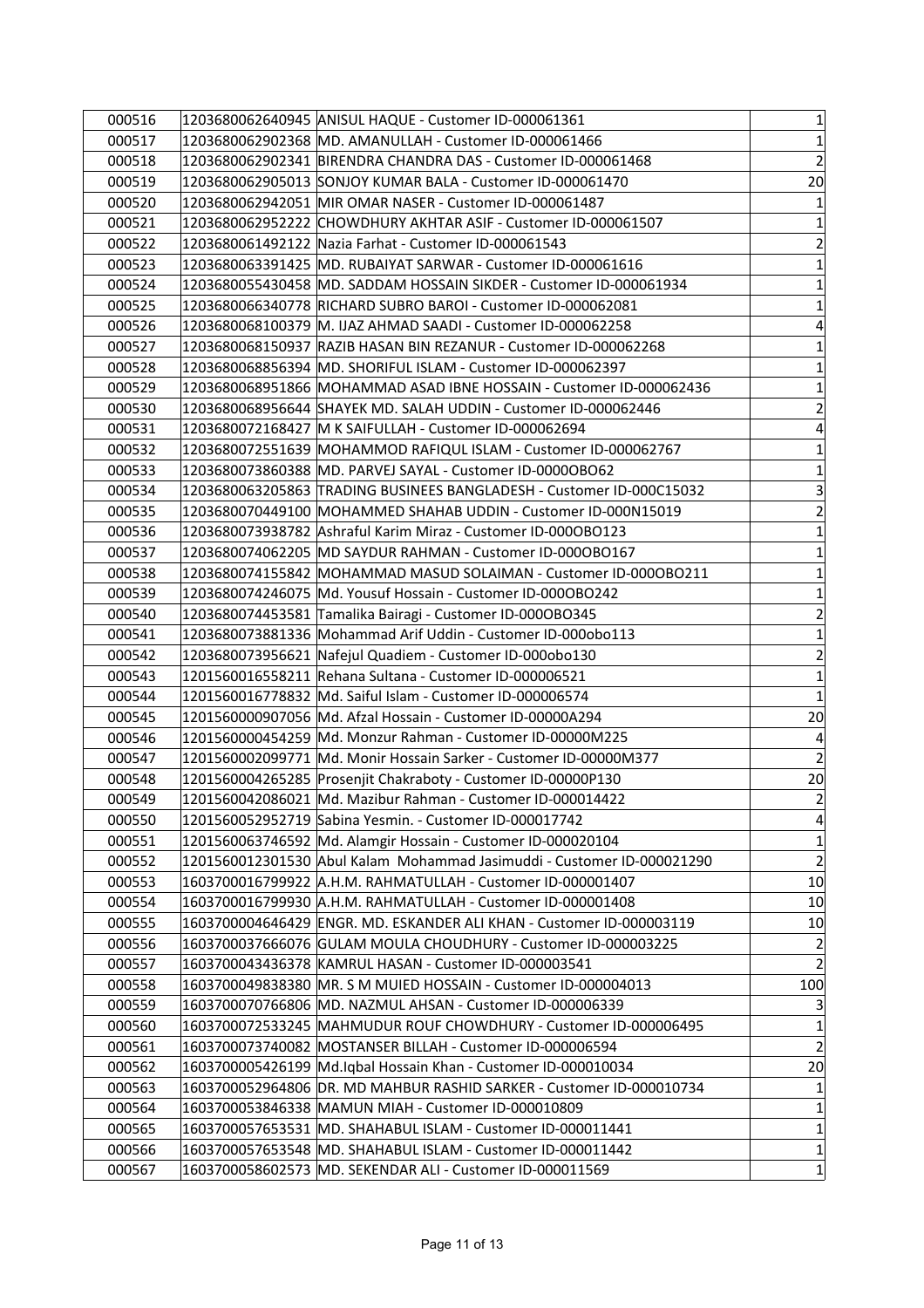| 000568 | 1603700062950076  IBRAHIM EMDADUL HASSAN - Customer ID-000012042      | $\mathbf 1$             |
|--------|-----------------------------------------------------------------------|-------------------------|
| 000569 | 1603700068209258 MD. IMRAN SHEIKH - Customer ID-000012689             | 1                       |
| 000570 | 1603700068285729 MOHAMMAD RABIUL KAWSAR - Customer ID-000012769       | $\mathbf 1$             |
| 000571 | 1603700069105951 DR. HASIBA AKHTER BHUIYAN - Customer ID-000012913    | $\overline{2}$          |
| 000572 |                                                                       | $\overline{c}$          |
| 000573 | 1603700046379894 Asad Chowdhury - Customer ID-000013475               | $\mathbf{1}$            |
| 000574 | 1603700073679281 MD. MUZAHIDUR RAHMAN - Customer ID-000030645         | $\mathbf 1$             |
| 000575 | 1603700073783208 mazeda - Customer ID-0000OBO49                       | $\overline{c}$          |
| 000576 | 1603700073971530 MD. ZIAUL HAQUE SARKAR - Customer ID-0000OBO88       | $\mathbf 1$             |
| 000577 | 1605330047799935 GAZI MD. SAMSUR RAHMAN - Customer ID-0KHLI6151       | $\mathbf 1$             |
| 000578 | 1204030000313377 SHAHNAJ AKTER - Customer ID-0000B0054                | $\mathbf{1}$            |
| 000579 | 1204030019548903 SHAHNAJ AKTER - Customer ID-0000B0575                | $\mathbf 1$             |
| 000580 | 1204240073216170 MOHAMMAD MAMUNUR RASHID MAMUN-Customer ID-0000E9659  | $\mathbf 1$             |
| 000581 | 1204240073217051 MOHAMMAD MAMUNUR RASHID MAMUN-Customer ID-0000E9660  | $\mathbf 1$             |
| 000582 | 1204240073217274 MD. MAHADE HASSAN - Customer ID-0000E9661            | $\mathbf 1$             |
| 000583 | 1201830043743206 Md. Iqbal Hussain - Customer ID-0000H5263            | $\mathbf 1$             |
| 000584 | 1202990005436062 Monjurul Alam - Customer ID-0000K0778                | 8                       |
| 000585 | 1202990021603911   MRS. RABEYA AKHTER DAIZY - Customer ID-0000K8904   | $\mathbf 1$             |
| 000586 | 1202990021596923 MISS DINAR SULTANA - Customer ID-0000K8905           | $\mathbf 1$             |
| 000587 | 1202990021604063 AMRIN ISLAM - Customer ID-0000K8906                  | $\mathbf 1$             |
| 000588 | 1202990021596931 SADIA ISHRAT - Customer ID-0000K8907                 | $\mathbf{1}$            |
| 000589 | 1202990062664758 MD MASIUR RAHAMAN - Customer ID-0000K9669            | $\mathbf 1$             |
| 000590 | 1202990019869234  MD. SAIDUL ISLAM - Customer ID-0000k5550            | 1                       |
| 000591 | 1201830073871339 Alavi Ahmed Mirza - Customer ID-000A25610            | $\mathbf 1$             |
| 000592 | 1201830074032776 Mokhlesur Rahman - Customer ID-000A25746             | $\mathbf{1}$            |
| 000593 | 1201840064044664 TANVER SULTANA - Customer ID-000C12087               | $\mathbf 1$             |
| 000594 | 1201890072728695 MD SHOFI ULLAH - Customer ID-0000C7277               | $\mathbf 1$             |
| 000595 | 1201890068971456 MD KAIYUM HOSSEN - Customer ID-0000M2562             | 5                       |
| 000596 | 1201890074490336  ISHRAT JAHAN - Customer ID-0000M7063                | $\mathbf 1$             |
| 000597 | 1201700000229260 Amit Bhattacharjee - Customer ID-000000653           | $\mathbf 1$             |
| 000598 | 1201700007740305 Mohammad Shafiqul Islam - Customer ID-000007429      | $\mathbf 1$             |
| 000599 | 1201700008462294 Md.Belal Ahmed - Customer ID-000008622               | $\mathbf{1}$            |
| 000600 | 1201700008608145 Muhammad Hedayet Ullah Kabir - Customer ID-000008874 | $\mathbf 1$             |
| 000601 | 1201700009759556 Md.Delwar Hossain - Customer ID-000011113            | $\mathbf{1}$            |
| 000602 | 1201700010649300 Mr. Salahuddin - Customer ID-000013539               | 1                       |
| 000603 | 1201700010772571 Kazi Mohammad Morad Hossain - Customer ID-000014678  | $\mathbf{1}$            |
| 000604 | 1201700003766714 Mr. Ershad Ahmed Bhuiyan - Customer ID-000016962     | $\mathbf 1$             |
| 000605 | 1201700014891230 Mr.Omar Faroqu - Customer ID-000020038               | $\mathbf 1$             |
| 000606 | 1201700015471383 Sheikh Shamim Ahmed - Customer ID-000020761          | $\mathbf 1$             |
| 000607 | 1201700019266686 Sarfaraz M Manik - Customer ID-000023073             | $\mathbf 1$             |
| 000608 | 1201700020010746 Shamima Sultana - Customer ID-000023308              | $\overline{\mathbf{c}}$ |
| 000609 | 1201700022149802 Md. Shamsul Alam Majumder - Customer ID-000024130    | $\mathbf 1$             |
| 000610 | 1201700023302399 Md.Anisur Rahman - Customer ID-000024802             | $\mathbf 1$             |
| 000611 | 1201700040018331 Mohammed Limon - Customer ID-000025173               | $\mathbf 1$             |
| 000612 | 1201700028525029 MIAH MD. NUR-A-ALAM SIDDIQUI - Customer ID-000028132 | $\mathbf 1$             |
| 000613 | 1201700027077291 Gholam Mohammad - Customer ID-000031687              | $\mathbf 1$             |
| 000614 | 1201700030275047   Imran Ahmed - Customer ID-000033691                | $\mathbf{1}$            |
| 000615 | 1201700032373294 Md. Shafiqul Islam Sarder - Customer ID-000034356    | $\mathbf 1$             |
| 000616 | 1201700032898214 Bikiran Barua - Customer ID-000034581                | $\mathbf 1$             |
| 000617 | 1201700035242728 Md. Anowarul Islam - Customer ID-000035436           | $\mathbf 1$             |
| 000618 | 1201700040436404 Jia Uddin Kabul - Customer ID-000037137              | $\mathbf 1$             |
| 000619 | 1201700043683161 Md.Abdullah Al-Mamun - Customer ID-000038922         | $\mathbf{1}$            |
|        |                                                                       |                         |